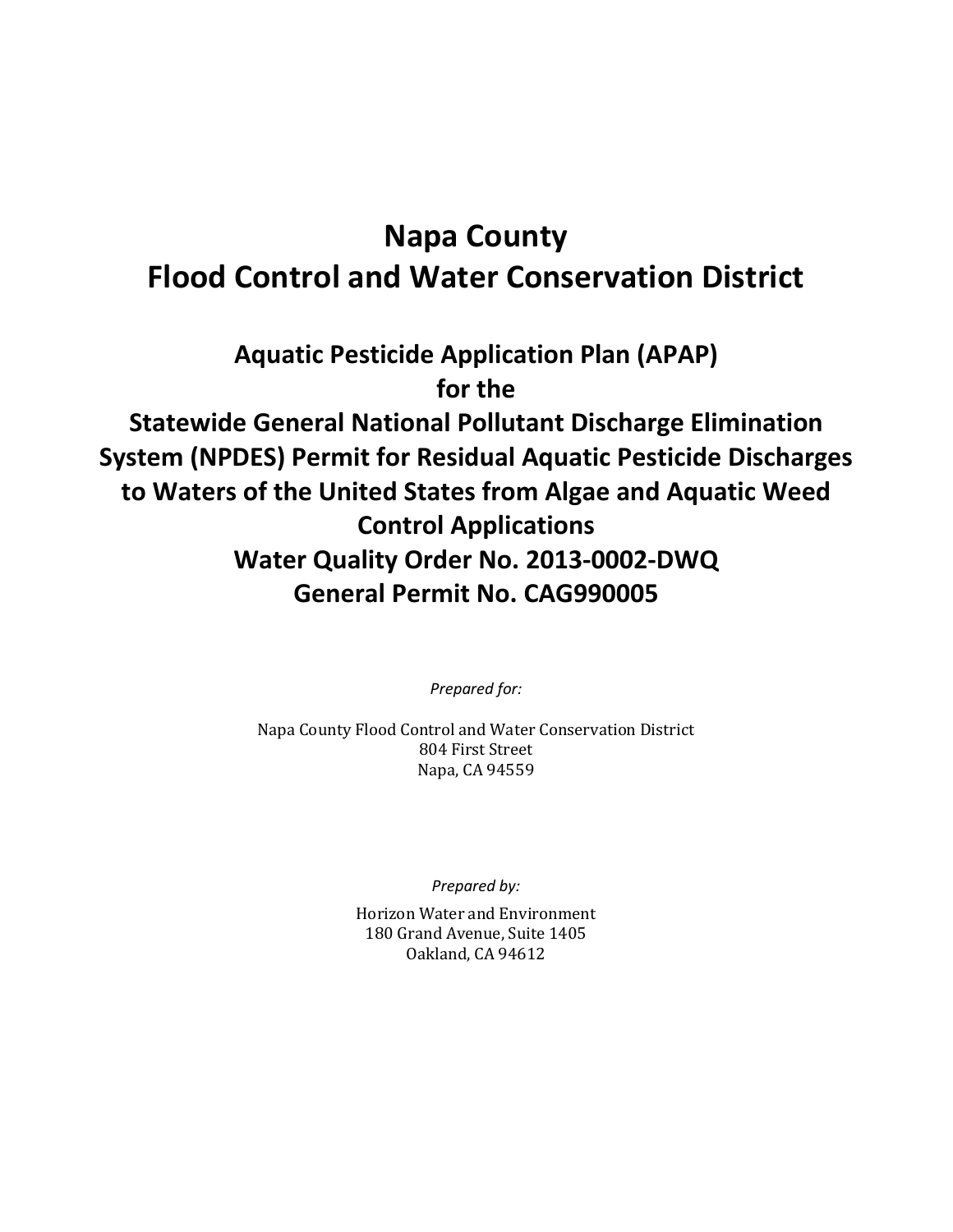Horizon Water and Environment. Napa County Flood Control and Water Conservation District Aquatic Pesticide Application Plan. March 2014. (HWE 10.004) Oakland, CA.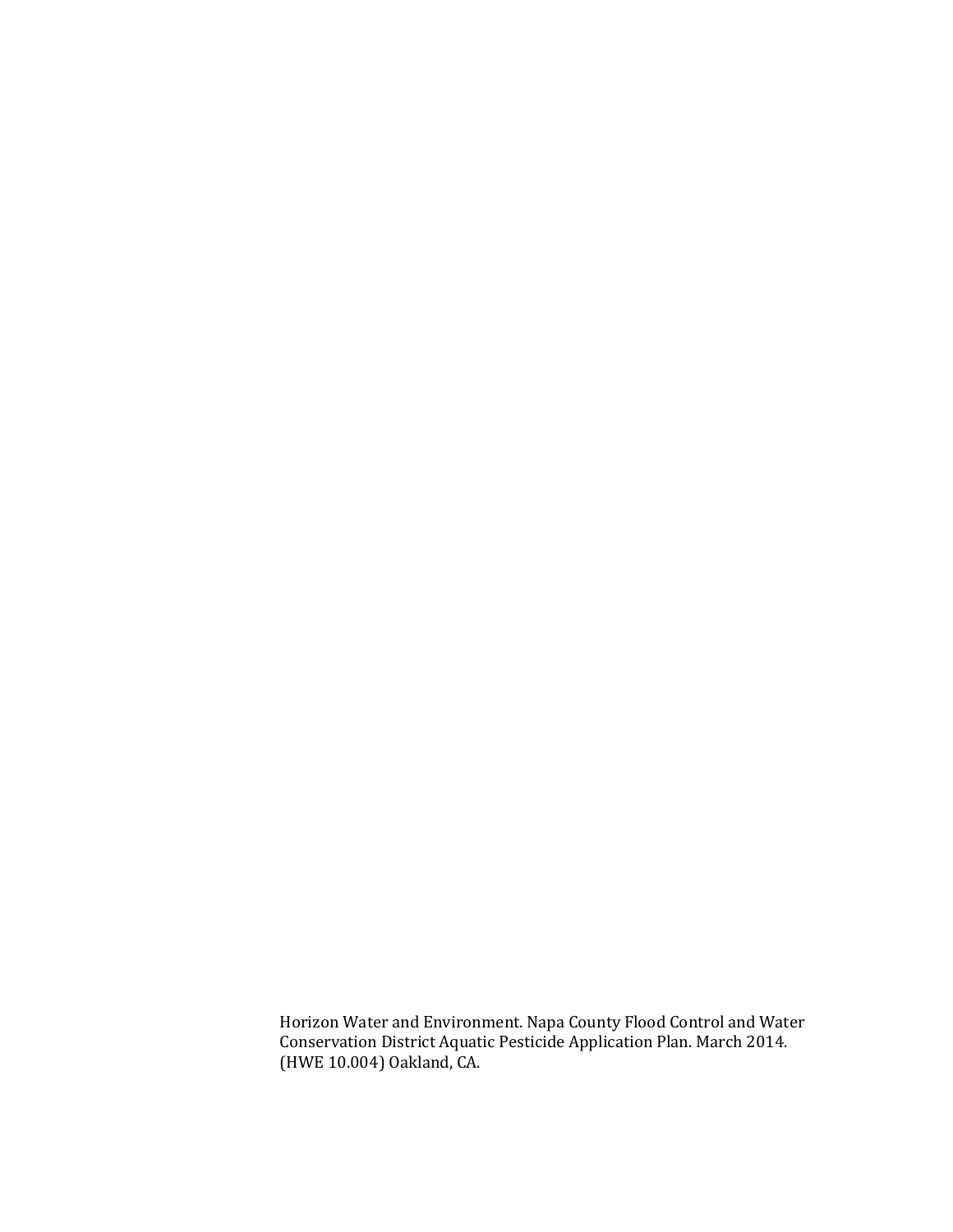## **TABLE OF CONTENTS**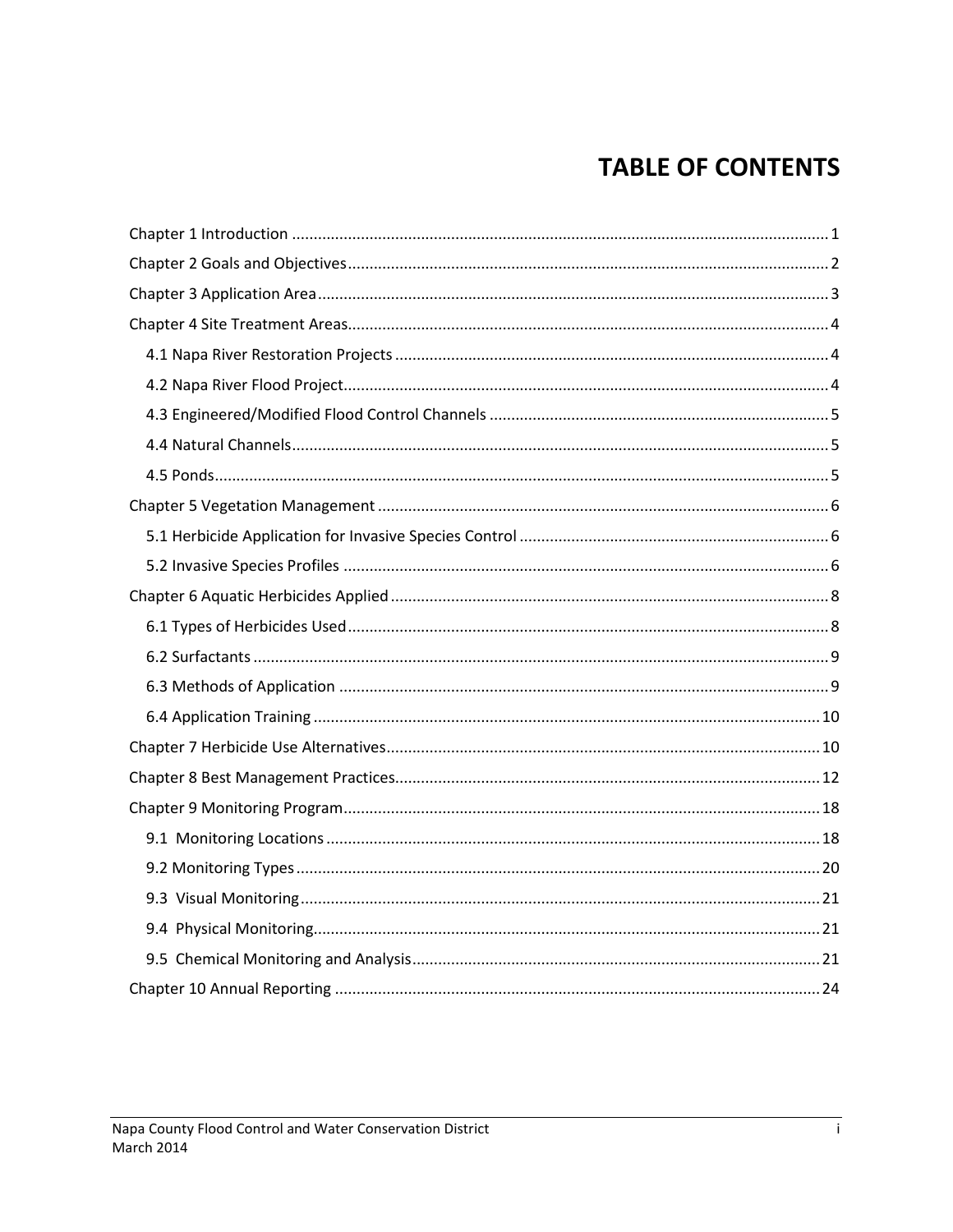#### **List of Appendices**

Appendix A. Sample District Planting Palettes

Appendix B. Field Data Collection Forms

#### **List of Tables**

| Table 1. | <b>Treatment Types</b> |
|----------|------------------------|
|----------|------------------------|

- Table 2. Monitoring Requirments
- Table 3. Required Sample Analysis

#### **List of Figures**

| Figure 1. | Napa River Watershed and Napa County  |
|-----------|---------------------------------------|
| Figure 2. | Napa River Southwest Opportunity Area |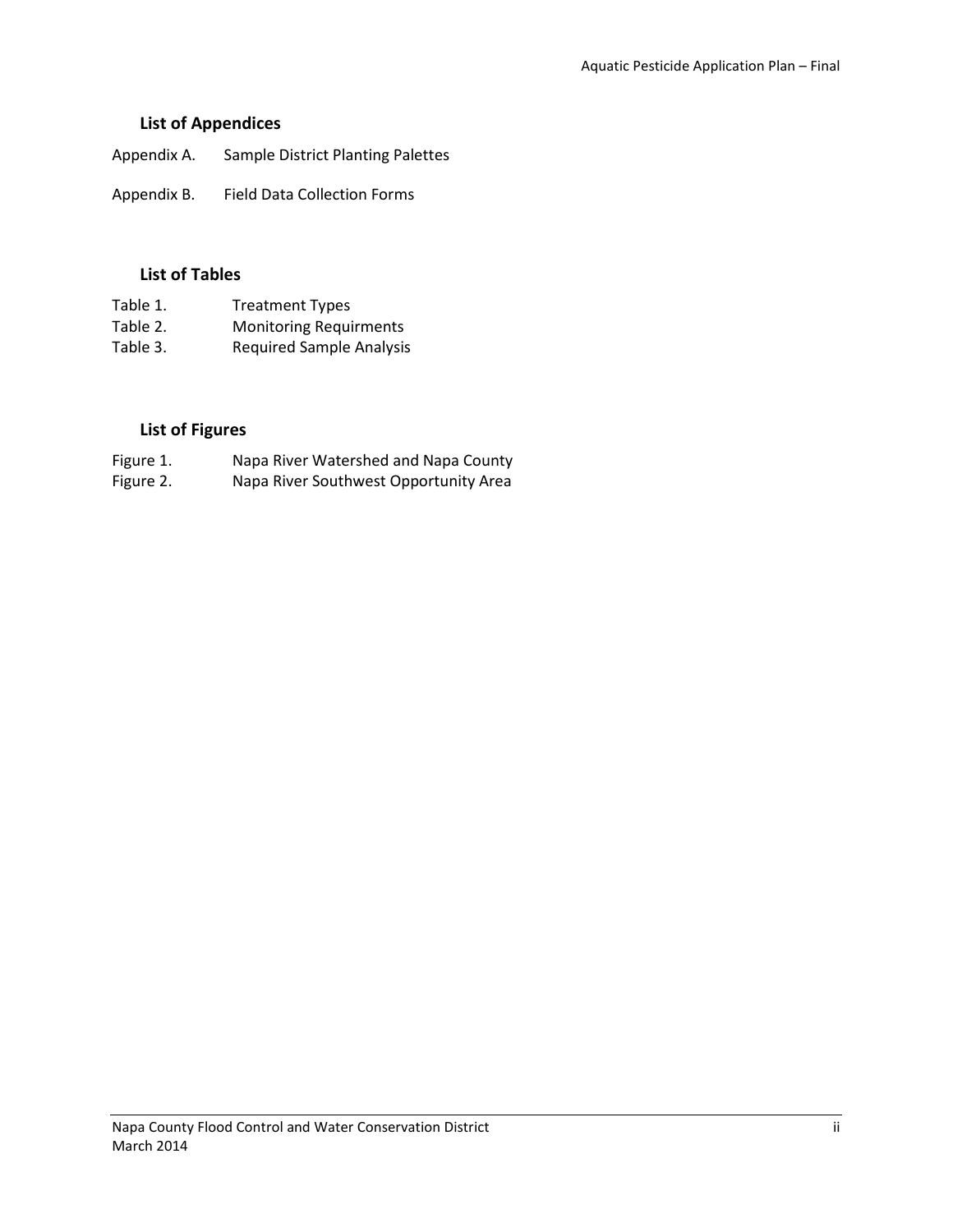## **List of Acronyms**

| asl           | above sea level                                           |
|---------------|-----------------------------------------------------------|
| <b>BDR</b>    | Napa County Baseline Data Report                          |
| <b>BMP</b>    | <b>Best Management Practice</b>                           |
| <b>CDPR</b>   | California Department of Pesticide Regulation             |
| COC           | chain-of-custody                                          |
| District      | Napa Valley Flood Control and Water Conservation District |
| <b>DNQ</b>    | detected, but not quantified                              |
| <b>FDCF</b>   | field data collection form                                |
| <b>FIFR</b>   | Federal Insecticide, Fungicide and Rodenticide Act        |
| Flood Control | Napa River Flood Control Project                          |
| Project       |                                                           |
| GIS           | geographic information systems                            |
| GPS           | global positioning system                                 |
| <b>MDL</b>    | minimum detection limit                                   |
| ML            | minimum level                                             |
| ND.           | not detected                                              |
| <b>OHWM</b>   | ordinary high water mark                                  |
| QAC           | qualified application certificate                         |
| QAL           | qualified application license                             |
| QAP           | quality assurance plan                                    |
| SWOA          | South Wetland Opportunities Area                          |
| <b>USEPA</b>  | <b>United States Environmental Protection Agency</b>      |
| <b>WIMS</b>   | weed information mapping system                           |
|               |                                                           |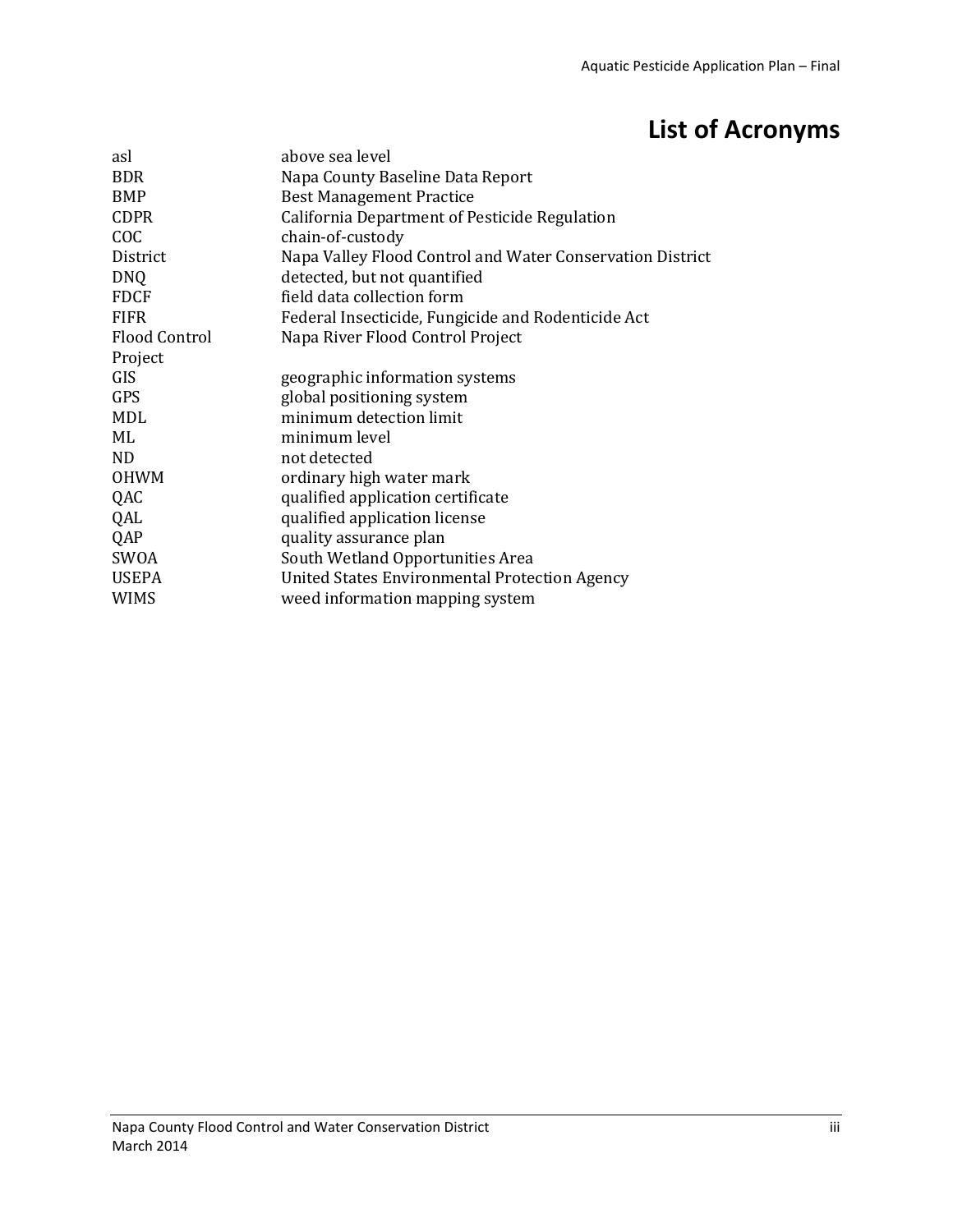## <span id="page-5-0"></span>**1. Introduction**

The Napa County Flood Control and Water Conservation District (District) is a special district of the County of Napa. Within its authority, the District provides maintenance for the flood control channels that it owns, as well as other channels for which the District has a maintenance agreement or easement. The District also provides discretionary maintenance in channels throughout the county, and responds to public requests for maintenance activities at other stream and channel locations (on an as-needed basis).

Vegetation management activities are conducted to maintain flow conveyance capacity, establish a canopy of riparian trees, and control invasive vegetation. Use of herbicides to control terrestrial and aquatic vegetation is relatively consistent from year to year, though locations change depending on recent growth and blockages. Herbicides may be applied on the banks of channels (above the Ordinary High Water Mark [OHWM]) and may include targeted spraying (such as to treat *Arundo donax*) and direct application (using a brush on stumps of trees that have been recently cut). Herbicides are also directly applied to submerged aquatic vegetation (below the OHWM) to maintain channel flow conveyance capacity. The District uses glyphosate and imazapyr for both terrestrial and aquatic herbicide applications.

This Aquatic Pesticide Application Plan (APAP) was developed in compliance with the *General NPDES Permit for Discharge of Aquatic Pesticides for Aquatic Weed Control (*Order No. 2013-0002-DWQ; NPDES No. CAG990005) (General Permit) that went into effect on December 1, 2013. This APAP covers application of aquatic herbicides throughout the entire Napa County. This includes the Napa River and Suisun Creek watersheds within Napa County which are under the jurisdiction of the San Francisco Bay Regional Water Quality Control Board. Additionally, this APAP covers aquatic pesticide application in the Putah Creek/Lake Berryessa watershed within Napa County that is under the jurisdiction of the Central Valley Regional Water Quality Control Board.

The following sections of this plan describe aquatic pesticide application activities conducted by the District:

<span id="page-5-1"></span>Section 2 Goals and Objectives Section 3 Application Area Section 4 Site Treatment Area Section 5 Vegetation Management Section 6 Aquatic Herbicides Applied Section 7 Herbicide Use Alternatives Section 8 Best Management Practices Section 9 Monitoring Program Section 10 Annual Reporting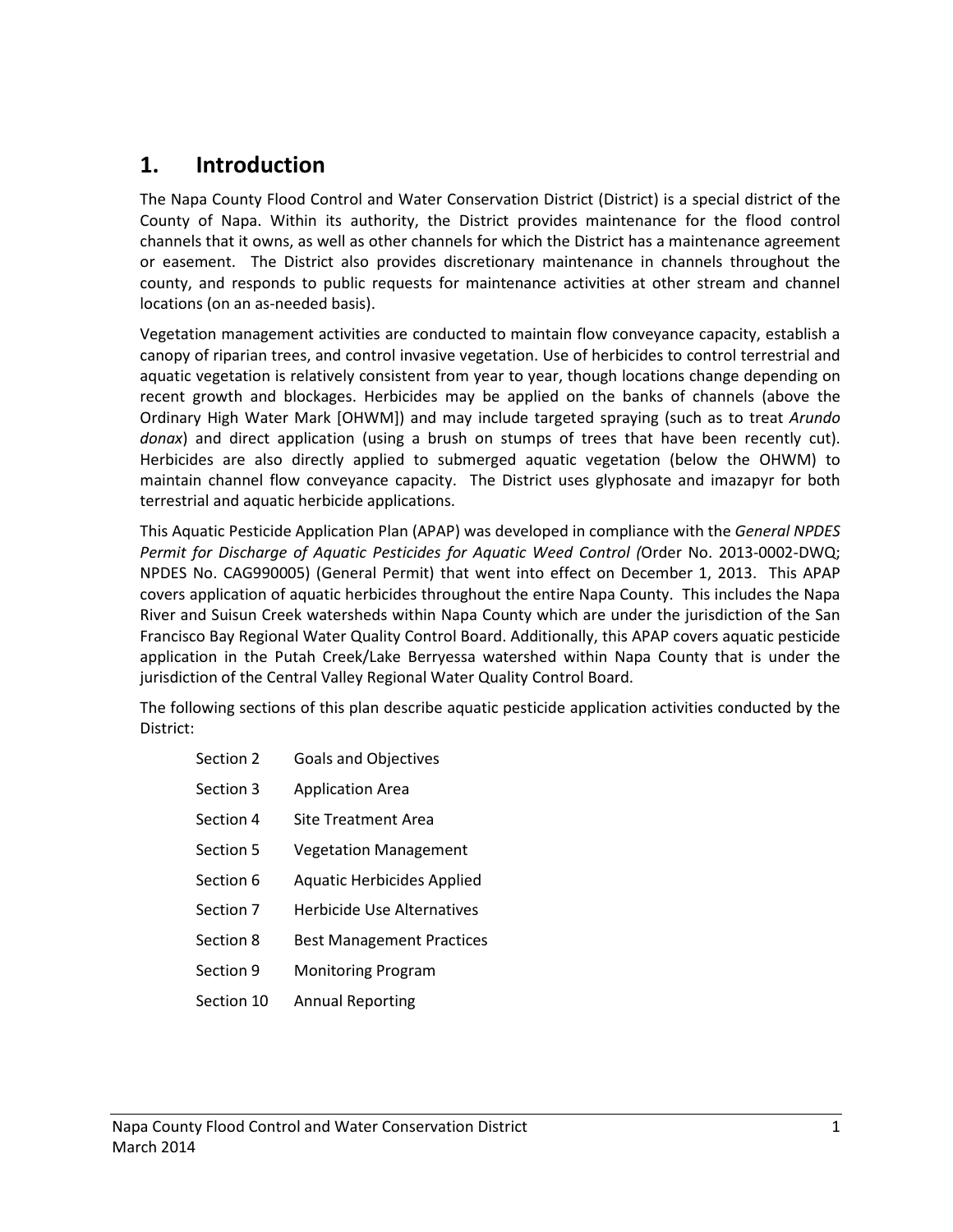## **2. Goals and Objectives**

#### **Habitat Management Goals**

The District's long-term habitat restoration goals include enhancement of the Napa River and its major tributaries, and the creation and restoration of brackish emergent marsh (tidal), seasonal and emergent freshwater wetlands, tidal mudflats, riparian and native woodlands. The broader goal is to establish an ecologically self-sustaining mosaic of habitats. The District's stream management goals include ensuring that adequate flood conveyance capacity is provided, maintaining stable stream bank conditions, and enhancing instream ecological conditions.

The District's vegetation management and invasive species plant management efforts support countywide restoration goals by:

- 1. Preserving and restoring upland, wetland, tidal, and woodland habitats throughout the County by identifying, mapping, and eradicating invasive plant species;
- 2. Avoid disturbing native habitat and plants areas and enhancing those areas through planting of appropriate native species.

#### **Management Philosophy and Prioritization: An Adaptive Management Strategy**

Certain non-native invasive plant species may be tenacious and harmful, while others may restrict themselves to recently disturbed locations and be less invasive or harmful. Attempting to control all non-native invasive species present can be overwhelming and ultimately unsuccessful. Therefore, the District developed a strategy to ensure the efficient use of resources. The strategy is built upon the following principles:

- 1. Manage for the eradication and control of target non-native invasive species and maintain native habitat communities.
- 2. Assess species occurrences and assign treatment priorities based on the severity of the nonnative species impacts to native habitat and rate of infestation. To accomplish this, non-native species are mapped using a global positioning system (GPS) and the Weed Information Mapping System (WIMS). The WIMS is a series of forms that allow the District to capture pertinent information about weed occurrences. District staff utilizes the WIMS system to identify and map non-native species in the field. WIMS data is then entered into a geographic information system (GIS) and queried to examine patterns and distributions on non-native species and develop treatment prioritization criteria.
- 3. Develop and consider appropriate methods for controlling non-native invasive species. Then, document these considerations in species specific control plans.
- 4. After the species specific control plan is implemented, results will be monitored to evaluate control method effectiveness. This information can be used to modify and improve priorities, control methods and plans, and prepare annual monitoring and treatment reports.
- 5. Repeat the planning, monitoring, and treatment cycle by re-establishing those methods that proved effective and modify control and management goals as necessary.

In summary, the District has adopted an adaptive management strategy. An adaptive strategy is one that uses the lessons from previous seasons of work to mold future efforts.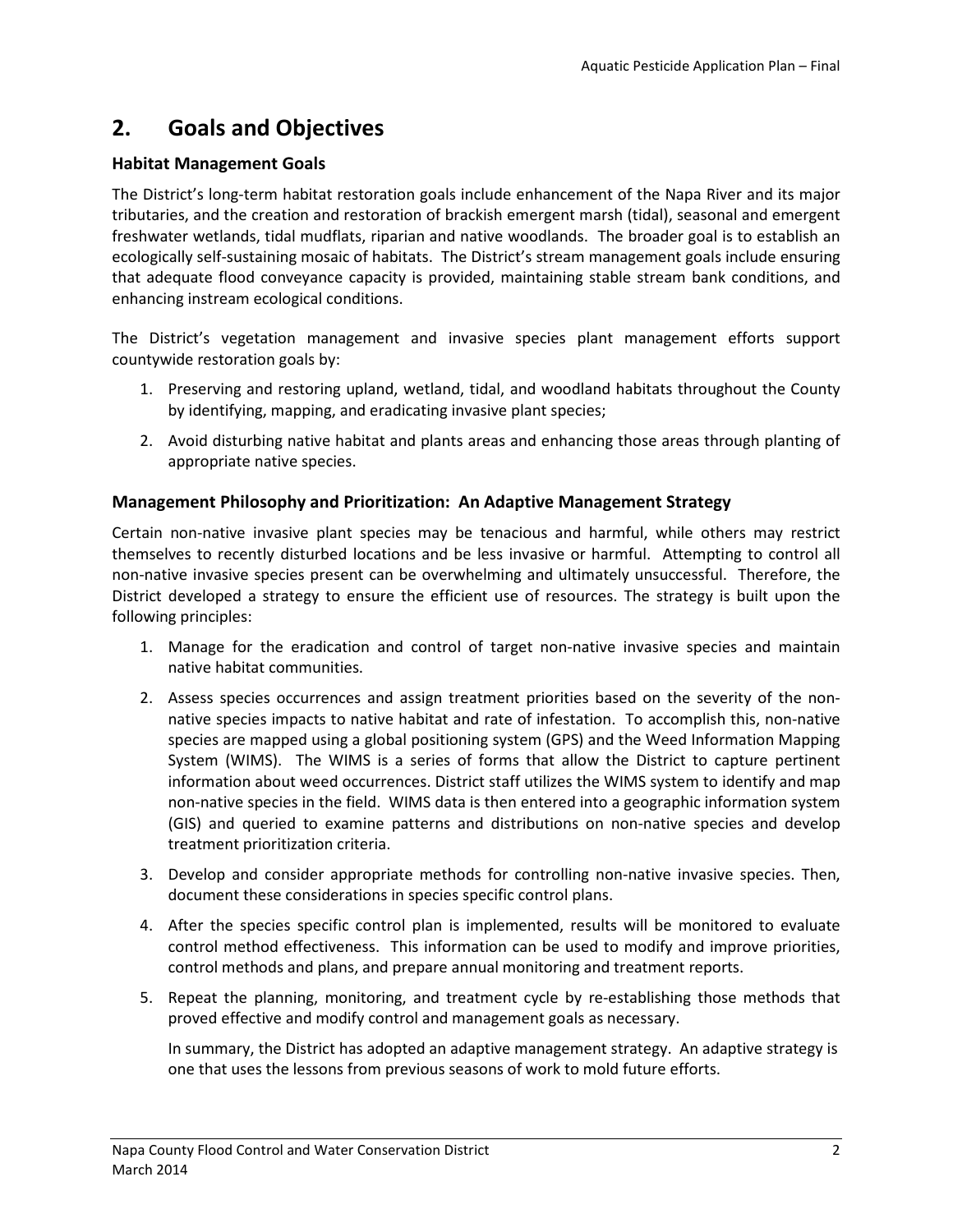## <span id="page-7-0"></span>**3. Application Area**

The Application Area is located in Napa County, California as shown in Figure 1 and described below by drainage area. The descriptions below are from the Napa County Baseline Data Report prepared in 2005 (Napa County 2005<sup>[1](#page-7-1)</sup>).

#### **Napa River Watershed**

The Napa River drains an area of approximately 426 square miles and drains into San Pablo Bay, descending from an elevation of 4,344 feet (1,323 meters) in the Maycamas Mountains to sea level (Figure 1). Historically, the lower reaches of the Napa River supported a diverse number of habitats including tidal marshes, freshwater marsh wetlands, oak woodland, riparian forests, and grasslands that provided habitat for a myriad of plant and animal species. Today most of these habitats still exist but have decreased in area and quality and continue to be threatened and degraded by habitat loss, urban development, agricultural practices, and invasive species colonization.

#### **Putah Creek/Lake Berryessa Watershed**

East of the Napa River watershed is the Putah Creek watershed, which contains Lake Berryessa. This region consists of several small valleys, including the Pope and Capell Valleys, surrounded by topography that is generally mountainous and steep. Elevations in the Lake Berryessa watershed are generally higher than in the Napa Valley. To



**Figure 1: Napa River Watershed and Napa County** (Source: Napa County 2007)

the east of the Napa Valley, hills rise to an elevation of approximately 1,500 to 2,000 feet asl, forming a divide between the Napa Valley and the adjacent Putah Creek watersheds.

Putah Creek is the largest river in the Lake Berryessa basin. It originates in Lake County to the north, flows into Napa County and into Lake Berryessa, and flows out of the County at Lake Berryessa's outlet (Monticello Dam) along the eastern border where it eventually flows into the Sacramento River. Other notable tributaries in the drainage include Pope Creek, Chiles Creek, Capell Creek, and Eticuera Creek.

Lake Berryessa is the largest body of surface water in Napa County, with a storage capacity of 1.6 million acre-feet. The primary uses of the lake are as a water supply for the irrigation of agricultural lands and municipal and industrial users, power generation, and recreation. The District does not conduct vegetation management activities in Lake Berryessa.

 $\overline{\phantom{a}}$ 

<span id="page-7-1"></span><sup>1</sup> Napa County. 2005. Napa County Baseline Data Report, Version 1. Prepared by Jones & Stokes/EDAW. November. Oakland, CA.

Napa County. 2007. Draft Environmental Impact Report for the Napa County General Plan. SCH # 200510288. Prepared by PMC. February. Sacramento, CA.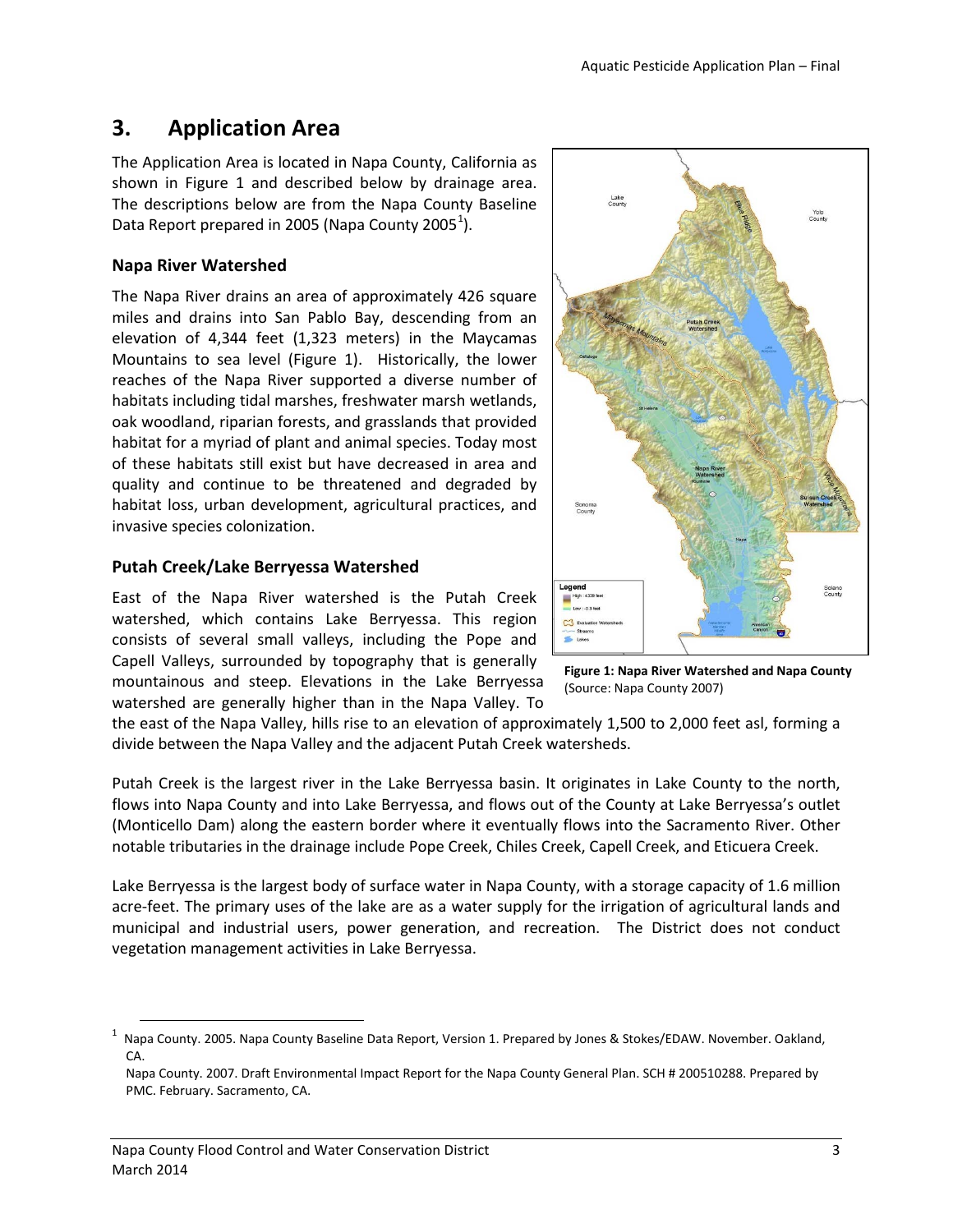#### **Suisun Creek Watershed**

The Suisun Creek watershed lies to the south of Lake Berryessa and the Putah Creek watershed. Only the upper portions of the Suisun Creek watershed are located within Napa County; the flows to the south and into Solano County before discharging to Suisun Bay.

Lake Curry is a human-made reservoir created by the damming of Suisun Creek. It supplies water for municipal and industrial use in the City of Vallejo. The District does not conduct vegetation management activities in Lake Curry.

## <span id="page-8-0"></span>**4. Site Treatment Areas**

#### <span id="page-8-1"></span>**4.1 Napa River Restoration Projects**

The District surveys and maps target non-native invasive species within the Napa River and its tributaries from Calistoga downstream to American Canyon. The purpose of the surveying and mapping is to support the eradication and management of target species and other ongoing river restoration projects. The District is responsible for the long-term maintenance of 15 miles of River Restoration on the Napa River from Rutherford Cross Rd. to Oak Knoll Avenue. The District recognizes that in order to effectively control target invasive species throughout the restoration reach it is necessary to manage and monitor invasive species in their source areas in the upper watershed.

The riparian corridor along the Napa River is generally narrow and fragmented with some interspersed late seral stage riparian forest. Through the restoration reaches there are some newly restored flood plain benches, alcoves and expanded riparian areas. Target species are treated in this reach from the top of the stream bank down to and below the OHWM, depending on the species and level of infestation. A typical treatment scenario includes a target species growing along the toe of the stream and overhanging the water. Herbicide is applied directly to the target species with a spray wand during the summer when flows are at the lowest level. When feasible the District cuts and removes the invasive vegetation prior to applying herbicide.

Herbicide treatments may occur along natural streams from the edge of the stream channel to the top of bank within the riparian zone. In the lower reaches of the Napa River herbicide treatments may occur in the intertidal zone. In an engineered flood control channel herbicide potentially could be applied to the surface of the water to treat *Ludwigia*. Herbicide treatment potentially could occur in a pond adjacent to a stream in an effort ot minimize the spread of a particular species.

#### <span id="page-8-2"></span>**4.2 Napa River Flood Project**

The Napa River Flood Control Project (Flood Control Project), implemented by the U.S. Army Corps of Engineers and the District, was designed to provide protection from a 100-year flood event and enhance, restore, and create wildlife and wetland habitat within the flood plain of the Napa River. The Flood Control Project Area covers a 6.9-mile reach of the Napa River from Trancas Street in the City of Napa to State Route 29



**Figure 2: Napa River South Wetland Opportunity Area**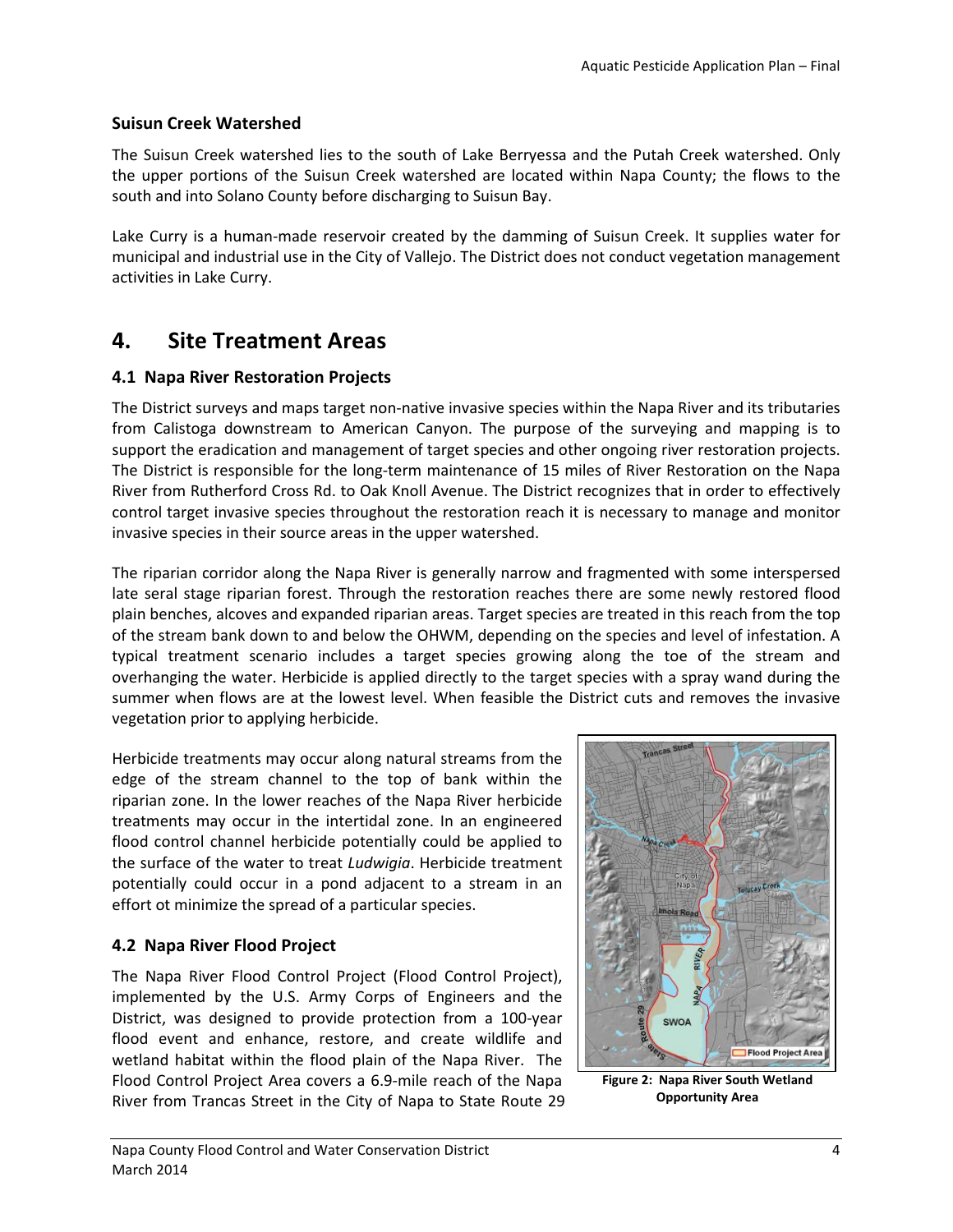(upstream to downstream, respectively), including an area solely for the purposes of habitat restoration known as the South Wetland Opportunity Area (SWOA), and encompasses over 1400 acres of land (Figure 2). The SWOA consists of intertidal marshes and sloughs, open mudflats, seasonal wetlands, and alluvial flood plains. A typical treatment area would be within the higher zones of the intertidal marsh. Target species are mapped within this zone and maintenance actions are prioritized based on the severity of the infestation.

#### <span id="page-9-0"></span>**4.3 Engineered/Modified Flood Control Channels**

The District is responsible for providing routine maintenance along 13 miles of engineered and modified flood control channels. Examples of this channel type include the Yountville and Salvador Collector channels, which collect drainage from upstream smaller tributaries. Most of the channels the District maintains are constructed with a trapezoidal cross section with earthen banks and streambeds. However, some channels have sections with hardened banks and beds formed in rock or concrete. Invasive species management within these channels is implemented to maintain the hydraulic capacity of the flood control channel and to minimize flow obstructions. Target species and problematic reaches are mapped and prioritized based on the level of infestation. A typical treatment area in the flood control channels may be on or near the edge of the water depending on the target species and level of infestation. The purpose of invasive species management in these reaches is to maintain adequate flow conveyance while creating a diverse and complex native riparian canopy.

#### <span id="page-9-1"></span>**4.4 Natural Channels**

The District targets non-native invasive species along water ways throughout Napa County. The District maps invasive plant species during annual stream surveys and develops management priorities based on the level of infestation. Channel conditions vary depending on the stream and reach but most are tributaries to the Napa River, which flow through agricultural and urban areas. Some of the natural channels are deeply incised with undercut and eroding stream banks. While other streams have mature riparian forests and well established bed forms. A typical treatment area in a natural channel would be from the toe of the stream to the top of bank.

#### <span id="page-9-2"></span>**4.5 Ponds**

<span id="page-9-3"></span>The District does not commonly conduct invasive management in ponds. However, there are many irrigation ponds near the mainstem of the Napa River and along tributaries where invasive plants species do grow. At times it is necessary for the District to work with private property owners to manage non-native invasive plants within irrigation ponds to minimize potential dispersal into natural waterways.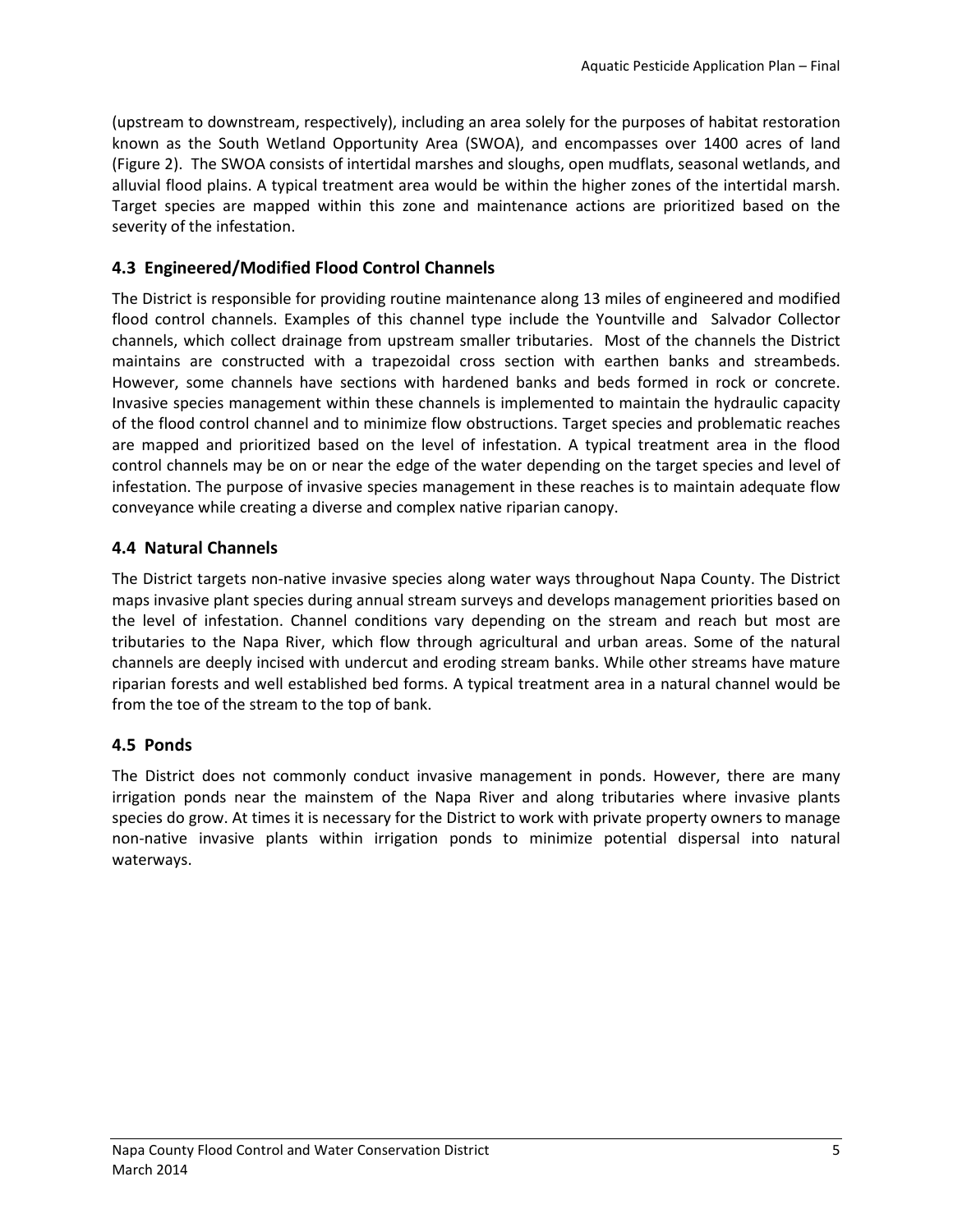## **5. Vegetation Management**

The primary invasive exotic weeds managed in the program area are *Arundo donax*, tamarisk (*tamarix spp.*), Scarlet Sesbania (*Sesbania punicea*), Perennial Pepperweed (*Lepidium latifolium*), and Himalayan blackberry (*Rubus armeniacus* [syn. *Rubus discolor*]). These species rapidly invade stream channels, often growing aggressively to the exclusion of other riparian species. The rapid and voluminous growth of these invasive plants can significantly reduce channel capacity. The management of other invasive aquatic plants including water primrose (*Ludwigia*) is also conducted by the District in a limited number of creeks such as Salvador Creek and the Yountville Collectors. Managing invasive vegetation is a continuous, routine, and on-going activity of the District's stream maintenance program.

#### <span id="page-10-0"></span>**5.1 Herbicide Application for Invasive Species Control**

Herbicides can be toxic to people and wildlife if not handled properly. However, the safe use of herbicides is a critical method for vegetation management, especially to control invasive and exotic plants. All herbicide applications conducted by the District occur in accordance with federal, state, and local regulations. The District applies herbicides to control invasive and exotic plants in upland areas (vegetation growing along and on top of stream banks) and within water bodies.

Targeted spot spraying and hand painting of cut stumps are the primary methods of herbicide application. Foliar spraying may be conducted to control growth on larger plants such as exotic trees or large stands of pampas grass. Herbicide application is conducted when the climate is dry (between June 15 and November 15), wind is not above 5-10 mph, and no rain is forecast for the next 24 hours. The maximum average herbicide use is 5 to 8 gallons monthly. The average total area where herbicide is applied is approximately 3 to 5 acres annually. Typical herbicides used for control of invasive and exotic plants are glyphosate (trade name: Rodeo Aquamaster®) and imazapyr (trade names: Habitat®, Polaris®). Herbicides are used on a site by site basis and only when necessary, such as when hand and mechanical methods are unsuccessful. Further detail on the District's application methods are provided below.

#### <span id="page-10-1"></span>**5.2 Invasive Species Profiles**

In the paragraphs below summary species profiles for the primarily invasive and exotic plants managed by the District are presented along with stream management considerations and approaches. Other invasive species, such as yellow star thistle, are also managed by the District. Management approaches

for control of other species are the same as those described below.

#### **Giant reed** *(Arundo donax)*

*Priority:* High (from top of bank to toe of stream channel). Arundo is a bamboo-like plant targeted by the District as a priority weed. This species reproduces vegetatively and does not produce viable seed. When established within stream channels, Arundo can quickly reduce channel capacity, increase hydraulic roughness, and increase the flood risk. The plant's shallow roots encourage mobility in high flow events. Dislodged Arundo pieces move downstream, often plugging culverts or creating debris blockages at bridge crossings. Upon settling, Arundo will



*Arundo donax removal by California Conservation Corps team*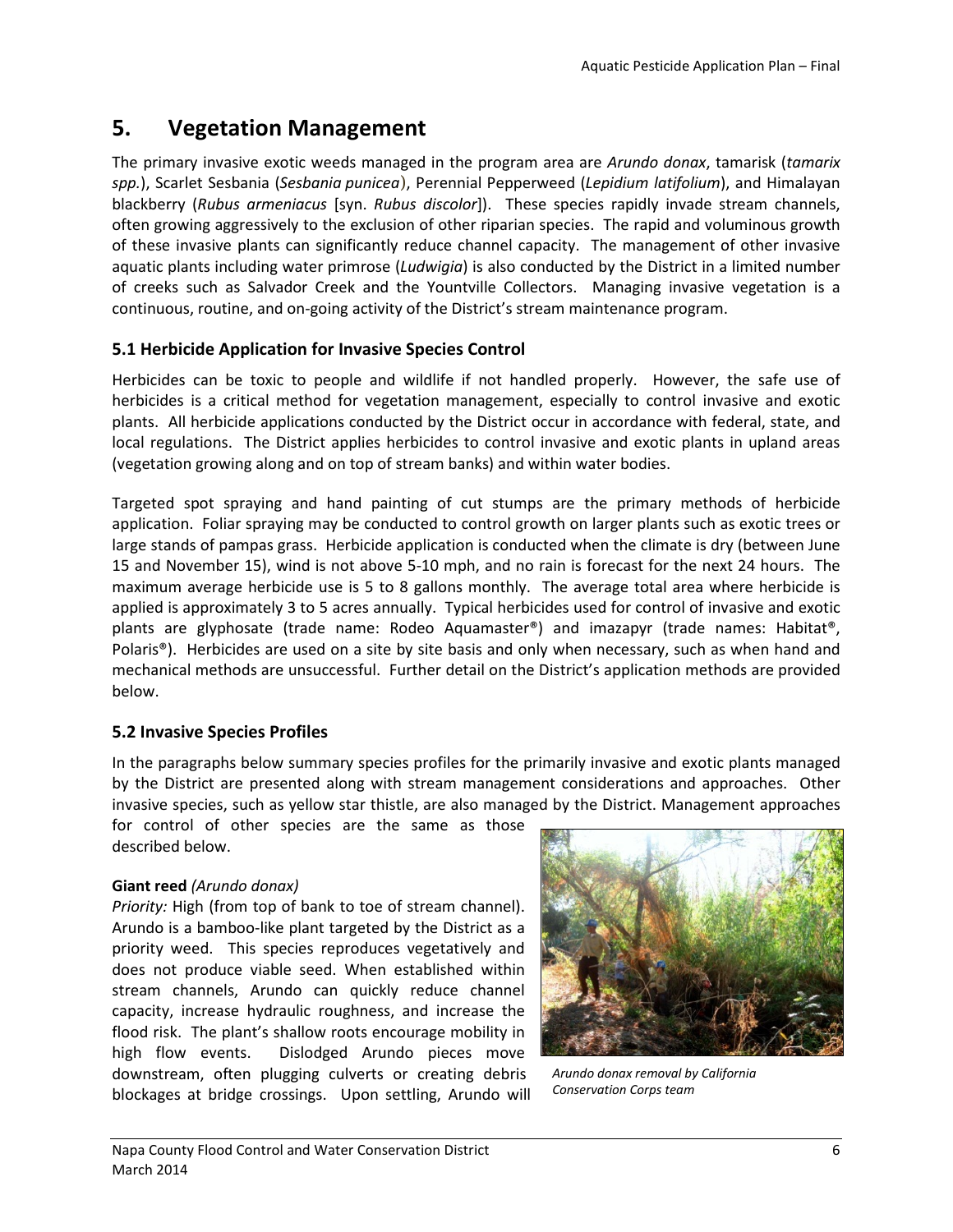rapidly colonize at its new downstream location. In this manner, entire streams systems have been invaded in a relatively short time period. The dense lower stalks and root masses of Arundo are also effective at trapping fine sediment, whereby a positive feedback process occurs. Arundo settles, traps fine sediment, the channel bed elevates, more Arundo colonizes, more sediment is trapped, etc. Arundo favors stream beds and banks in full sun conditions. Developing a native riparian canopy that can shade the channel is an effective long-term strategy to reduce Arundo presence.

The District's approach to managing Arundo is to target removal activities by sub-watershed, beginning in upstream areas and eradicating Arundo colonies progressively downstream through each subwatershed. Arundo is eradicated by either spraying the entire standing plant with herbicide or mechanically cutting the stalks and painting each stalk-stump by hand with herbicide. The District's standard Arundo herbicide mix includes glyphosate, a non-ionic surfactant, and ammonium sulfate. The herbicide mix is applied in the fall from September through early November. Dead canes are removed for fire safety in the fall (September or later) following herbicide application. Any bare soil remaining after cane removal is revegetated with native plants or seeds, such as the native species listed in Appendix A.

#### **Perennial Pepperweed** *(Lepidium latifolium)*

*Priority:* High (in wetland and brackish marsh areas). Perennial Pepperweed is scattered throughout seasonal wetland and wrack lines of brackish march areas within the Project Area and may interfere with primary habitat management and restoration goals. Plants are multiple stemmed and grow stiffly erect masses up to 5ft in height. The leaves are lanceolate, bright green to gray green, and entire or toothed. Basal leaves are stalked, up to 1 ft. long and 3 in. wide and have serrate margins. Flowing occurs from early summer to fall.

In general, it is assumed that populations are established and spreading, and complete eradicate is impossible. However, it is possible to control its spread with annual herbicide treatment, re-vegetation, and monitoring.

#### *Water primrose* (*Ludwigia peploides montevidensis*)

*Priority:* Moderate (on surface of water). *Ludwigia* is an invasive, exotic, aquatic weed found in apparently increasing occurrence on the west coast as well as nationally. The species occurs in tributaries to the Napa River, including Salvador Creek. Generally, winter streamflow rises above the *Ludwigia* patches or flushes the plants downstream. In most cases, *Ludwigia* patches are not problematic in conveying flood flows. However, accumulated *Ludwigia* is known to collect at downstream bridge piers where it can quickly grow, completely fill channels (as shown in the photo), and create flow blockages. *Ludwigia* also provides some beneficial



*Ludwigia in Yountville Outfall*

functions similar to the native species (*Ludwigia peploides peploides*) including, bank toe stabilization, nutrient exchange and uptake, and cover for young fish and amphibians. While these functions may not be enough to support presence of *Ludwigia* in District flood control channels, it does provide sound reasoning for leaving it in a channel if there is no other emergent cover, or where the degree of *Ludwigia* present does not create a flow blockage.

Mechanical removal is the primary method to control *Ludwigia* and is generally conducted using a long-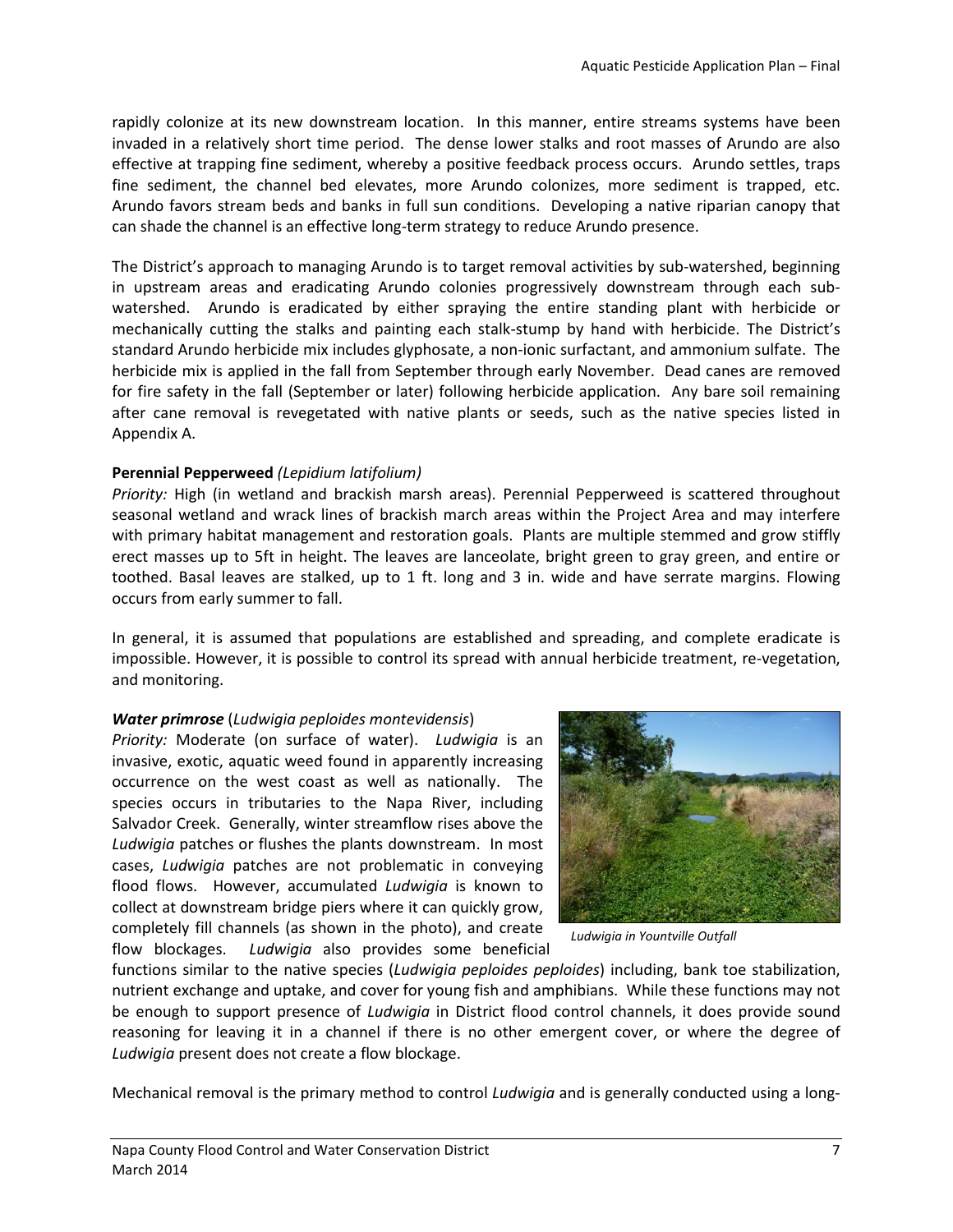reach excavator from maintenance roads adjacent to the project site channel. Where the channel is too wide, the excavator may occasionally travel partially down the bank in areas that will not impact existing native and riparian vegetation. The excavator will work from the mid-bank position, thus reducing the need for multiple trips along the bank slope by smaller equipment. The District anticipates the need to periodically manage *Ludwigia* between June 15<sup>th</sup> and October 31<sup>st</sup>.

Debris generated from invasive plant management activities are either left on site to decay and redistribute nutrients into the soil or, if plant and root clippings remain viable for regrowth, the debris it taken to the local landfill for disposal.

## <span id="page-12-0"></span>**6. Aquatic Herbicides Applied**

#### **6.1 Types of Herbicides Used**

Types of herbicides expected to be used and degradation byproducts.

#### *Glyphosate* (Aquamaster®, AquaNeat®, Refuge®, and others)

Glyphosate is a foliar-applied, systemic herbicide used to control vegetation near water bodies and several immersed weeds. Glyphosate carries from the treated foliage to underground storage organs (e.g, rhizomes). Its mode of action inhibits the synthesis of certain amino acids and other secondary metabolites. To be most effective it should be applied during a perennial weed's flowering or fruiting stage. On annual species it will be most effective when applied during active plant growth. An aquatically approved non-ionic surfactant should be used with glyphosates that do not contain a surfactant. If a rain event occurs within 4 to 6 hours of application, the effectiveness of glyphosate is reduced. Therefore, as required by BMP GEN-1, herbicides will only be applied when a 40% chance or higher chance of rain is forecast 48 hours prior to or after planned applications.

Glyphosate degradation is by microbial activity in soil, and by sunlight and water to a lesser extent. Tests have shown the half-life of glyphosate in water is 35 days or more, while the half-life of glyphosate in anaerobic soil conditions is [2](#page-12-1)2 days<sup>2</sup>.

#### *Imazapyr* (Habitat®, Polaris®, and others)

l

Imazapyr is a foliar-applied, translocated systemic herbicide used to control many floating and emergent weed species. It may be particularly effective on plants such as cattails and giant reed. Imazapyr works in meristematic tissue (i.e., rapidly growing and dividing) by inhibiting the synthesis of certain amino acids in protein production. A spray adjuvant must be used with imazapyr. Recommended spray adjuvants include non-ionic or silicone-based surfactants or methylated seed or vegetable oils. Imazapyr is quickly absorbed by plants. The growing plant tips usually yellow and die within 1-4 weeks after treatment.

The primary form of degradation in water is photodegradation with a half-life of approximately 2-5 days. Due to its rapid photodegradation by sunlight, water contamination by imazapyr is generally not of concern to people or the environment. Imazapyr is the primary herbicide used to control invasive

<span id="page-12-1"></span><sup>&</sup>lt;sup>2</sup> California Department of Pesticide Regulation. 1998. Environmental Fate of Glyphosate. Prepared by Jeff Schuette. Environmental Monitoring & Pest Management. Sacramento, CA. Available: [http://www.cdpr.ca.gov/docs/emon/pubs/fatememo/glyphos.pdf.](http://www.cdpr.ca.gov/docs/emon/pubs/fatememo/glyphos.pdf) Accessed, June 12, 2013.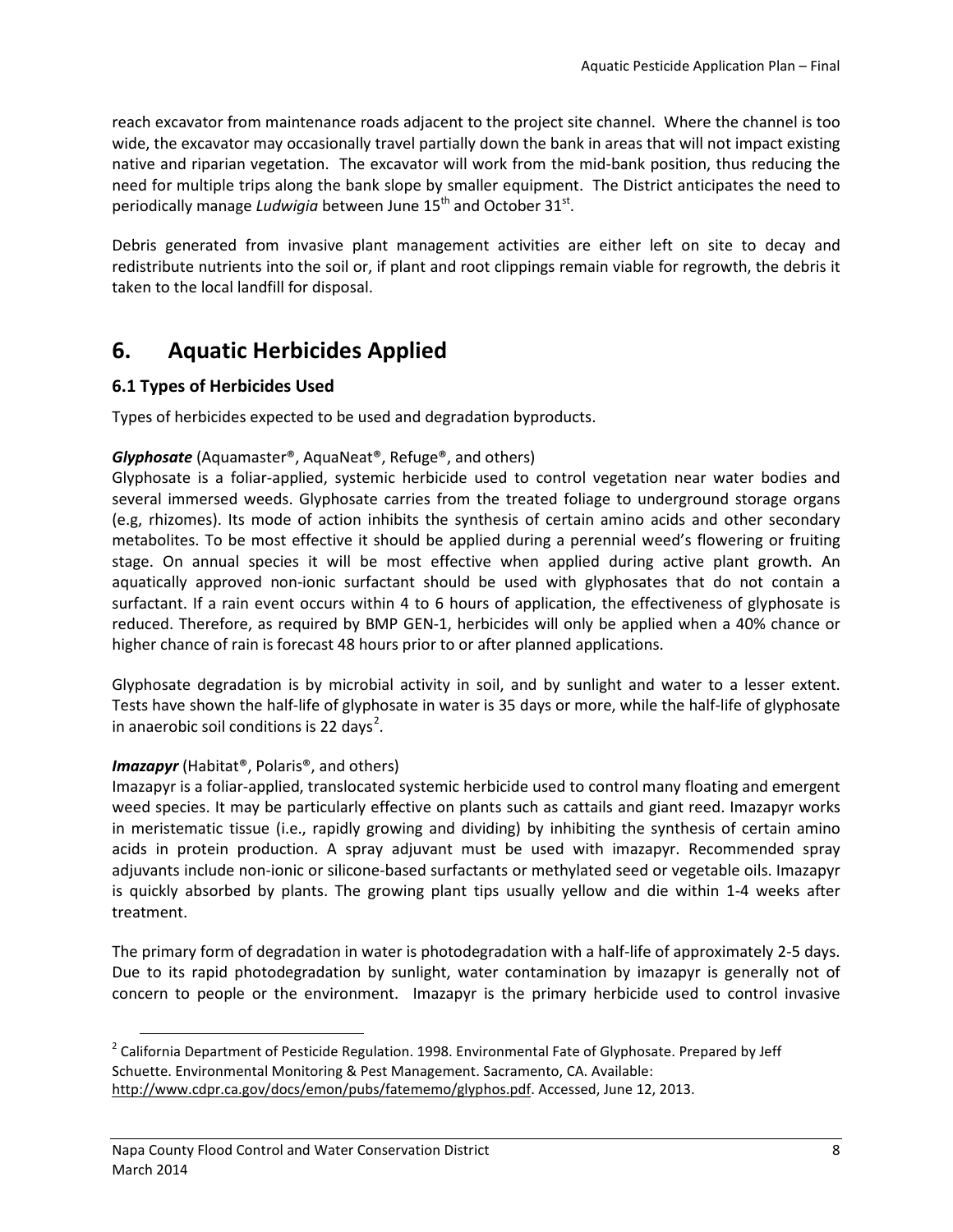*Spartina* cordgrass throughout the San Francisco Bay Estuary.

#### <span id="page-13-0"></span>**6.2 Surfactants**

Surfactants are used to reduce the surface tension of the water and increase the conveyance of the chemicals to the target plants. Glyphosate requires use of a non-ionic surfactant, such as R-11™, LI-700™, Cygnet Plus™and Liberate™. Imazapyr requires use of an oil-based surfactant, such as Hasten™, Agri-Dex<sup>™</sup>, and Competitor<sup>™</sup>. These surfactants are considered practically non-toxic (LI-700, Hasten and Agri-Dex) to moderately toxic (R-11). Acidifying agents like LI-700 and oil-based agents like Hasten and Agri-Dex exhibit lower toxicity compared to R-11, especially to aquatic species (ENTRIX 200[3](#page-13-2)<sup>3</sup>). However, all these surfactants are approved for aquatic herbicide applications. The County strives to implement the least impactful means for aquatic plant control. Where feasible, the least toxic surfactant will be used with glyphosate and imazapyr.

#### <span id="page-13-1"></span>**6.3 Methods of Application**

**Cut-Stump Treatment** - This technique is used when managing an infestation below the OHWM. The method involves applying a high concentration of herbicide directly to the cut face of the stump. Applications occur through the use of a small paint brush or hand sprayer with a cloth tied around the nozzle. Because there is direct access to the cambium the amount of herbicide used on each stump is low. This method ensures that there are very few adverse effects associated with herbicide contacting other plants surrounding the treatment area or coming in contact with the water surface.

**Foliar Spray** - This technique involves applying herbicide directly to the foliage of the plant. The application will be carried out with a backpack sprayer or a spray rig carrying several gallons of diluted herbicide. The sprayer tank is kept pressurized through the use of generator in the case of the spray rig or through hand pumping a lever on the backpack sprayer. When using this method wind conditions are always monitored and applications will cease if wind gusts exceed 5-10 mph. To ensure that sufficient uptake into the target plants occurs it is necessary to completely and thoroughly cover the leaf area. In many cases the biomass of the targeted plant will first be cut and removed and the re-growth will be treated sometime later. This method minimizes the amount of herbicide used. The foliar spray method tends to be ineffective on plants that have leaves with thick waxy cuticles.

**Wicking** - This technique requires a hand or backpack sprayer with a wicking wand that has a sponge attached to the end, which is used to wipe herbicide onto the leaves of a plant or on to a cut stump. The method ensures that herbicide is only applied to the target plant and minimizes overspray and dripping.

**Application Made According to Label** - All aquatic herbicide application are made according to the manufactures label and in accordance with regulations of the USEPA, California Environmental Protection Agency, California Department of Pesticide Regulation, California Division of Occupational Safety and Health and the local Agricultural Commissioner. Precautions on the product label to prevent fish kill or other impacts to wildlife will be followed.

 $\overline{\phantom{a}}$ 

<span id="page-13-2"></span> $3$  Entrix, Inc. 2003. Ecological Risk Assessment of the Proposed Use of the Herbicide Imazapyr to Control Invasive Cordgrass (*Spartina spp.*) in Estuarine Habitat of Washington State. Washington State Department of Agriculture. Olympia, Washington. Available: [http://www.spartina.org/referencemtrl/Washington%20ERA-Imazapyr.pdf.](http://www.spartina.org/referencemtrl/Washington%20ERA-Imazapyr.pdf) Accessed: June 12, 2013.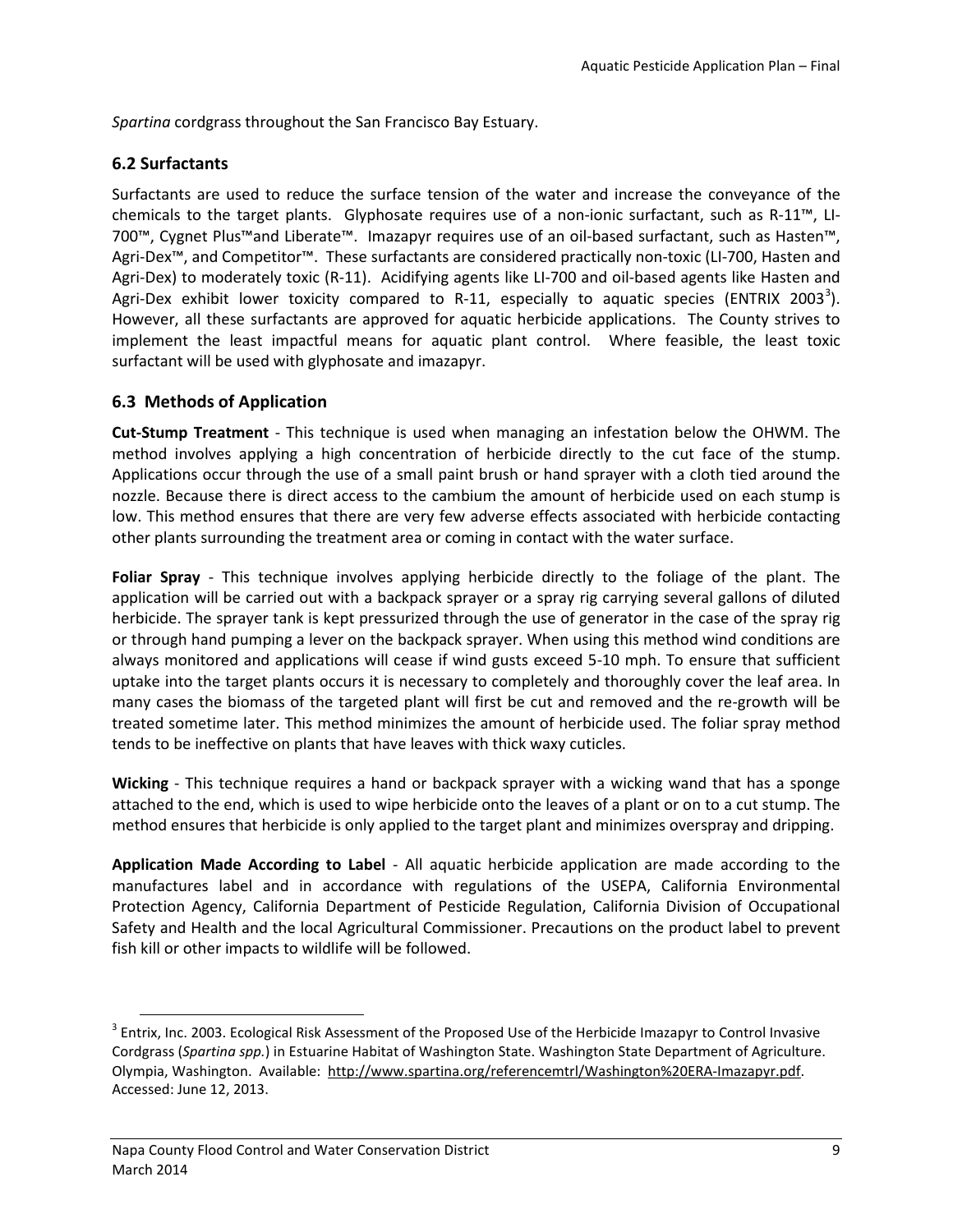#### <span id="page-14-0"></span>**6.4 Application Training**

District staff are trained annually on proper herbicide handling and use. Staff are trained by a District or County staff with a current State Department of Pesticide Regulation-Qualified Applicator Certificate (QAC). Staff with the QAC are required to complete 20 hours of continuing education every 2 years to stay licensed, and therefore are up-to-date on the latest techniques for pest control.

Annual trainings will be held with District staff and District contractors to review best management practices, target species, biological resources of concern, monitoring procedures and spill prevention and response procedures. Training will include a review of relevant invasive plant management literature and field training to ensure that District staff and Contractors are operating in accordance with the APAP.

The District commonly contracts herbicide application work to other companies. Prior to application, a Pest Control Advisor (PCA) licensed by DPR, makes a positive identification of pest(s) present checks applicable product label(s) for control efficacy, and in collaboration with District staff, the PCA prepares a written recommendation, including rates of application, notes any conditions that may limit the application to ensure that non-target flora and fauna are not adversely impacted. The District ensures that contractors conducting the application are properly trained in handling and use of herbicides, have a current Qualified Applicator Certificate (QAC), or Qualified Applicator Licenses (QAL). A QAC/QAL must complete 20 hours of continuing education every 2 years to stay licensed, and therefore are up-to-date on the latest techniques for pest control.

## <span id="page-14-1"></span>**7. Herbicide Use Alternatives**

The prioritization of treatment for non-native invasive species occurrences by the District is presented here as a guide which can be applied adaptively and modified as needed. The District established these priorities in the hope of minimizing the total, long-term workload based on available resources and management goals, and maximizing the potential environmental benefit for habitat protection and enhancement. A range of factors were developed to assign management priorities. District overall priorities are to:

- 1. Assign highest priority to fastest growing and most disruptive infestations that affect the most highly valued native habitat type(s) within the Project Area.
- 2. Consider the difficulties of control, giving higher priority to infestations most likely to be able to be controlled with available technology and resources.
- 3. Consider species, which are not yet problematic, but could become problematic if they spread throughout the District's general maintenance area, for priority treatment. The invasive species management program includes regularly monitoring the District's maintenance area for these species in order to quickly detect and eliminate them if they ever do appear.

Once a management area is identified, actions taken include the following alternatives. Some methods are applied simultaneously. For example, at a creek reach (say from one road crossing to the next), vegetation may be left alone in one area, trees may be planted to provide future shading in another area, grass may be mowed, and herbicides may be used to control cattail growth until the trees get tall enough to provide shading.

**No Action.** If the vegetation is not currently a threat, it is left alone and reevaluated the next season.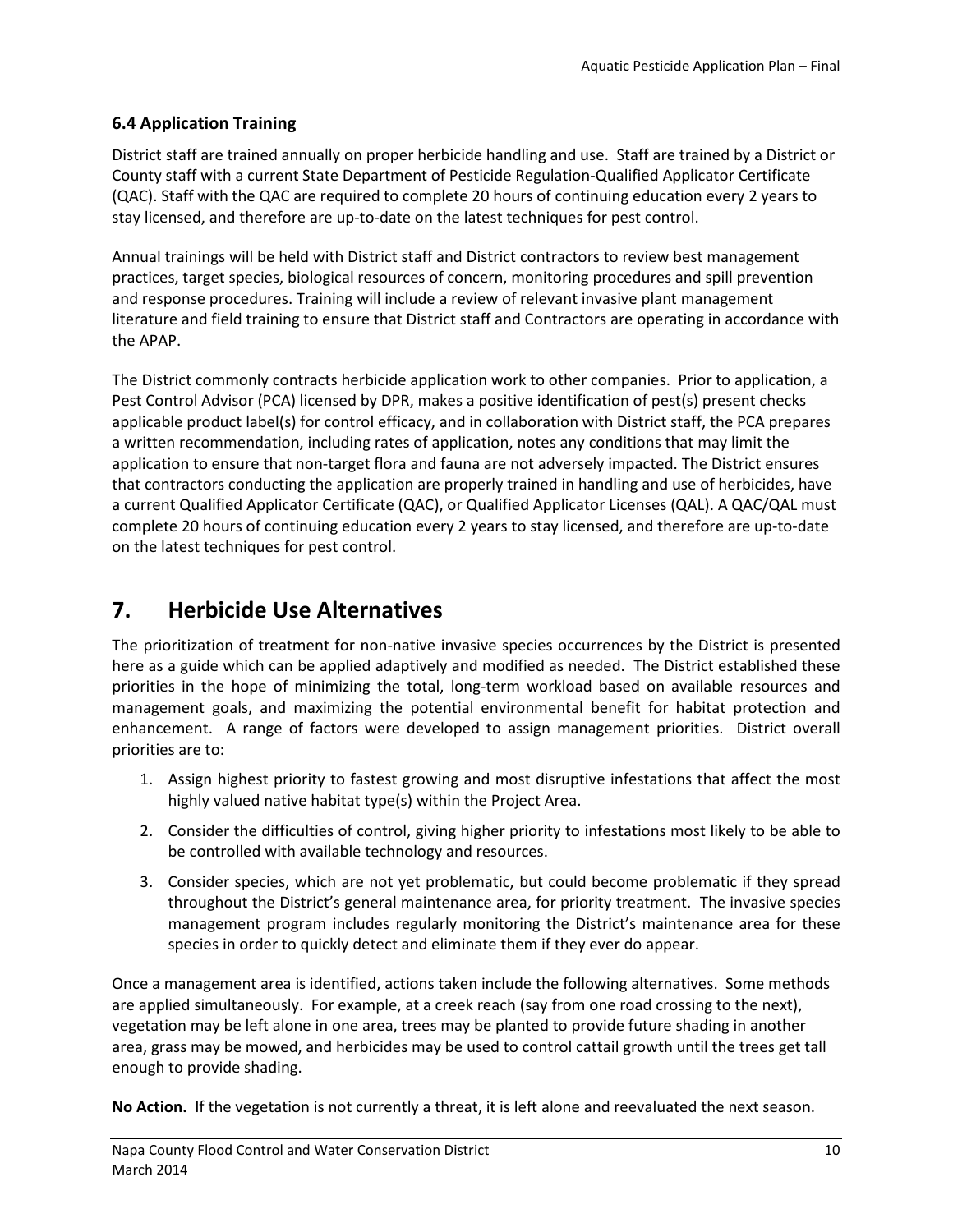**Prevention** - The District implements preventative methods to discourage vegetation from growing in the channels. For example, the District plants trees to shade creek channels and prevent invasive aquatic plants like cattails from growing. This preventative method requires many years (5 to 10, or more) for the trees to grow tall enough to provide the shade needed to discourage cattail growth.

**Mechanical or Physical Methods** - The District controls vegetation growth by mowing aquatic vegetation or breaking up floating piles to encourage them to pass downstream. These methods only temporarily alleviate the flood threat and must be conducted on a regular basis.

**Cultural Methods** - The District has a long-standing program to plant native vegetation along channels in an effort to prevent growth of exotic, invasive vegetation. This is a long term process and requires a substantial maintenance effort to ensure successful growth of native vegetation.

**Biological Control Agents** - Biological control have not been used and no such controls have been identified as a viable alternative for controlling the species of concern.

**Grazing** - This option is most suitable for emergent and terrestrial weeds. There are potential impacts such as water quality from animal feces, nutrients, increase turbidity, and bank erosion, and impacts to desirable native plant species. The lack of adequate fencing, site access, and presence of vehicle traffic make this option unfeasible in some cases. Grazing will be considered as an alternative control where feasible.

**Aquatic Herbicides** - Aquatic herbicides are a key component of the District's vegetation management program. In order to successfully enhance native aquatic and wildlife habitat, while protecting the public and property in Napa County, the District needs to use a small amount of aquatic herbicides. If herbicides are not utilized for vegetation management, people and property could be at risk due to flooding. Only the least impactful herbicides are used and application of the minimum amount necessary for effective control, consistent with product label requirements, is conducted.

**Native Species Establishment** - After the successful removal of non-native invasive species, the introduction and re-colonization of native species has been successful along streambanks or margins of streams and rivers. This methodology provides competition for non-native species, creates, habitat, increases native plant diversity, and may reduce the need for future aquatic weed abatement. Limitation to this approach include lack of infrastructure for irrigation, ongoing access to private property, availability of labor to plant native species, and the high cost of ongoing site maintenance to ensure successful reestablishment. This approach is expensive, takes many years and requires long term access to private property. The District attempts to integrate this technique into all invasive plant management sites.

<span id="page-15-0"></span>**Tilling or Disking** - This option is not a suitable alternative for controlling aquatic or riparian vegetation because tilling or disking exposes erodible soils which impact water quality. The District generally avoids tilling and disking in and around its flood control system, natural water ways, and wetlands so as not to encourage erosion of banks and sedimentation.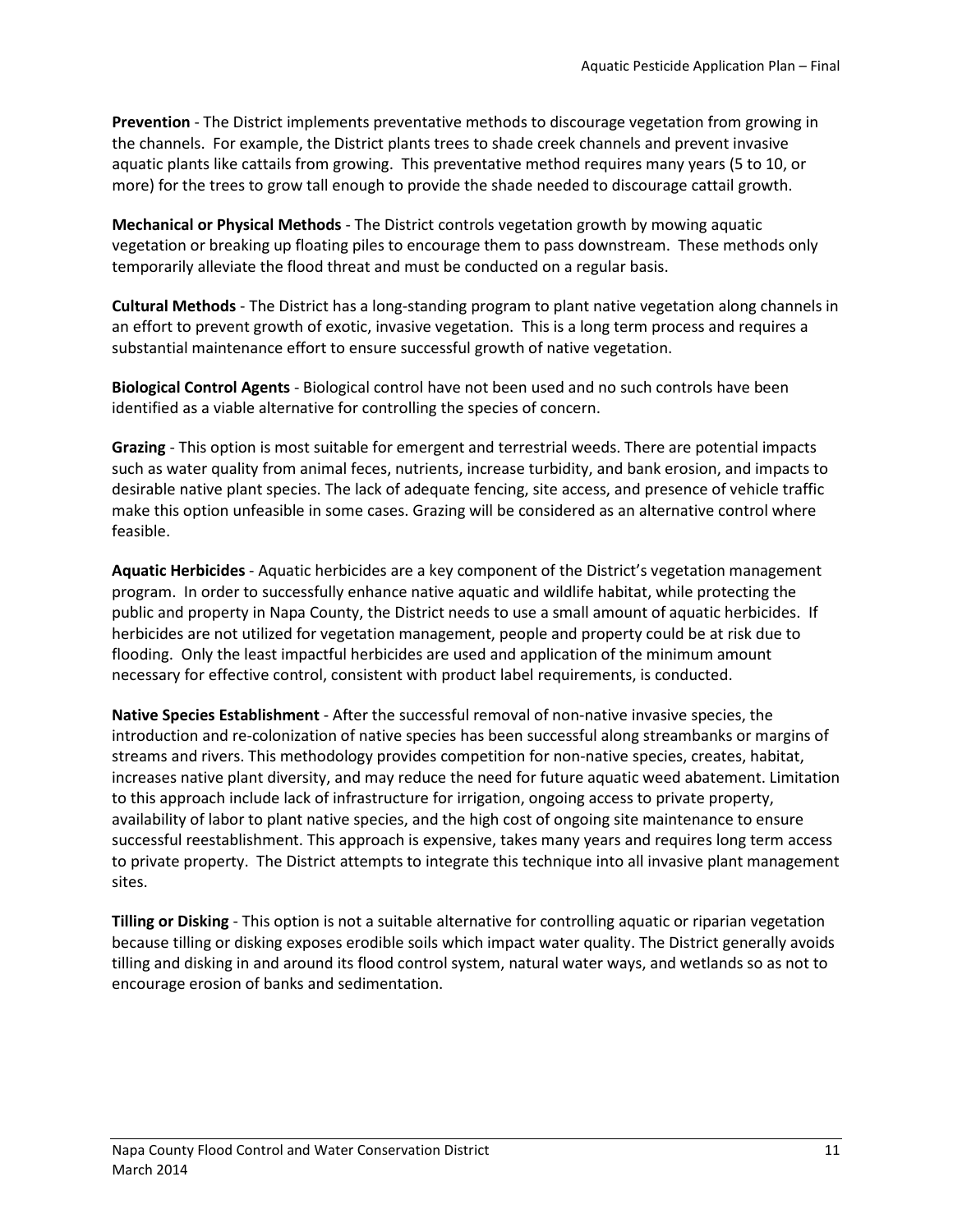## **8. Best Management Practices**

The following BMPs will be implemented prior to and during herbicide application events. The purpose of these BMPs is to avoid and minimize impacts on people, the environment, and Beneficial Uses of waters of the U.S. and state.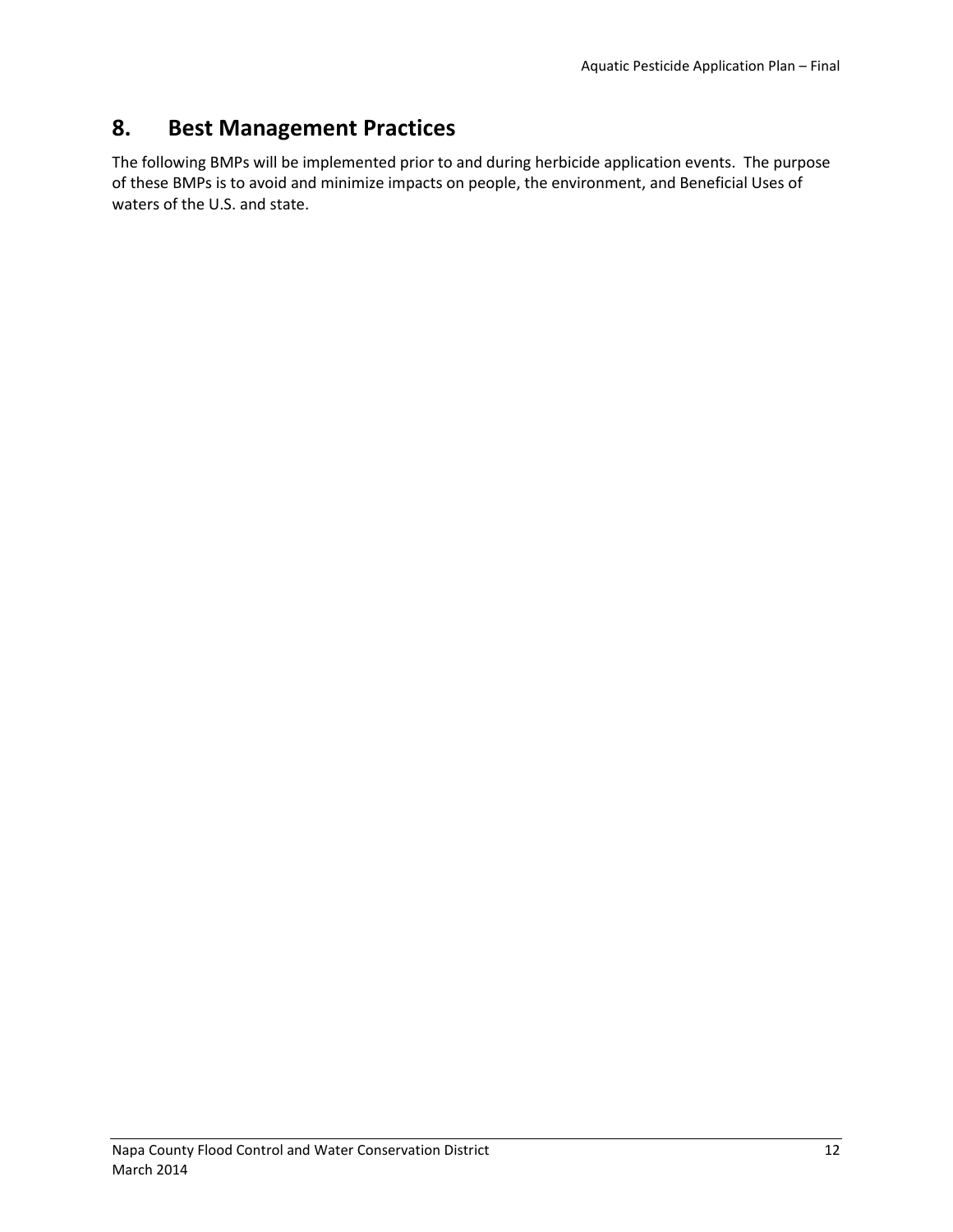| <b>BMP Number</b> | <b>BMP Title</b>                           | <b>BMP Description</b>                                                                                                                                                                                                                                                                                                                                                                                                                                                                                                                                                                                                                                                                                                                                                                                                                                                                                                                                                                                                                                                                                                                                                                                                                                                        |
|-------------------|--------------------------------------------|-------------------------------------------------------------------------------------------------------------------------------------------------------------------------------------------------------------------------------------------------------------------------------------------------------------------------------------------------------------------------------------------------------------------------------------------------------------------------------------------------------------------------------------------------------------------------------------------------------------------------------------------------------------------------------------------------------------------------------------------------------------------------------------------------------------------------------------------------------------------------------------------------------------------------------------------------------------------------------------------------------------------------------------------------------------------------------------------------------------------------------------------------------------------------------------------------------------------------------------------------------------------------------|
| GEN-1             | Work Windows and Weather<br>Considerations | Herbicide applications will occur between June 15 and November 15, with an extension<br>$\blacksquare$<br>through December 31 or until the first occurrence of any of the following conditions;<br>whichever happens first:<br>Local rainfall greater than 0.5 inches is forecasted within a 24-hour period from planned<br>$\circ$<br>application events; or<br>When salmonids begin upmigrating and spawning, as determined by a qualified biologist<br>(typically in November/December)<br>Check weather service prior to application and DO NOT make application if rain (40% chance<br>or higher) is forecast 48 hours prior to or after planned applications.<br>DO NOT make spray applications if wind speeds are less that 3 mile per hour or over 10 miles<br>$\blacksquare$<br>per hour.<br>Avoid spraying during stable (inversion) conditions (early morning and early evening) when<br>$\blacksquare$<br>there is little or no vertical mixing of the air. These conditions generate concentrated drift<br>clouds and increase the chance of drift fallout.<br>Monitor wind direction and do not spray when there are sensitive areas/crops immediately<br>downwind.<br>Keep records of air temperature, wind speed, and wind direction for aerial applications. |
| <b>GEN-10</b>     | Spill Prevention and Response              | The District will prevent the accidental release of chemicals, fuels, lubricants, and non-storm<br>drainage water into channels following these measures:<br>1. To the extent practicable, algaecides and aquatic herbicides will be mixed and loaded in<br>the District or District Contractors yard before leaving for the application site(s).<br>New District field personnel will be appropriately trained in spill prevention, hazardous<br>2.<br>material control, and cleanup of accidental spills.<br>Equipment and materials for cleanup of spills will be available on site and spills and leaks<br>3.<br>will be cleaned up immediately and disposed of according to manufacturer's label.<br>Field personnel will ensure that hazardous materials are properly handled and natural<br>4.<br>resources are protected by all reasonable means.<br>Spill prevention kits will always be in close proximity when using hazardous materials (e.g.,<br>5.<br>at crew trucks and other logical locations). All field personnel will be advised of these<br>locations.<br>6. Application equipment will be regularly checked and maintained to identify and minimize                                                                                                     |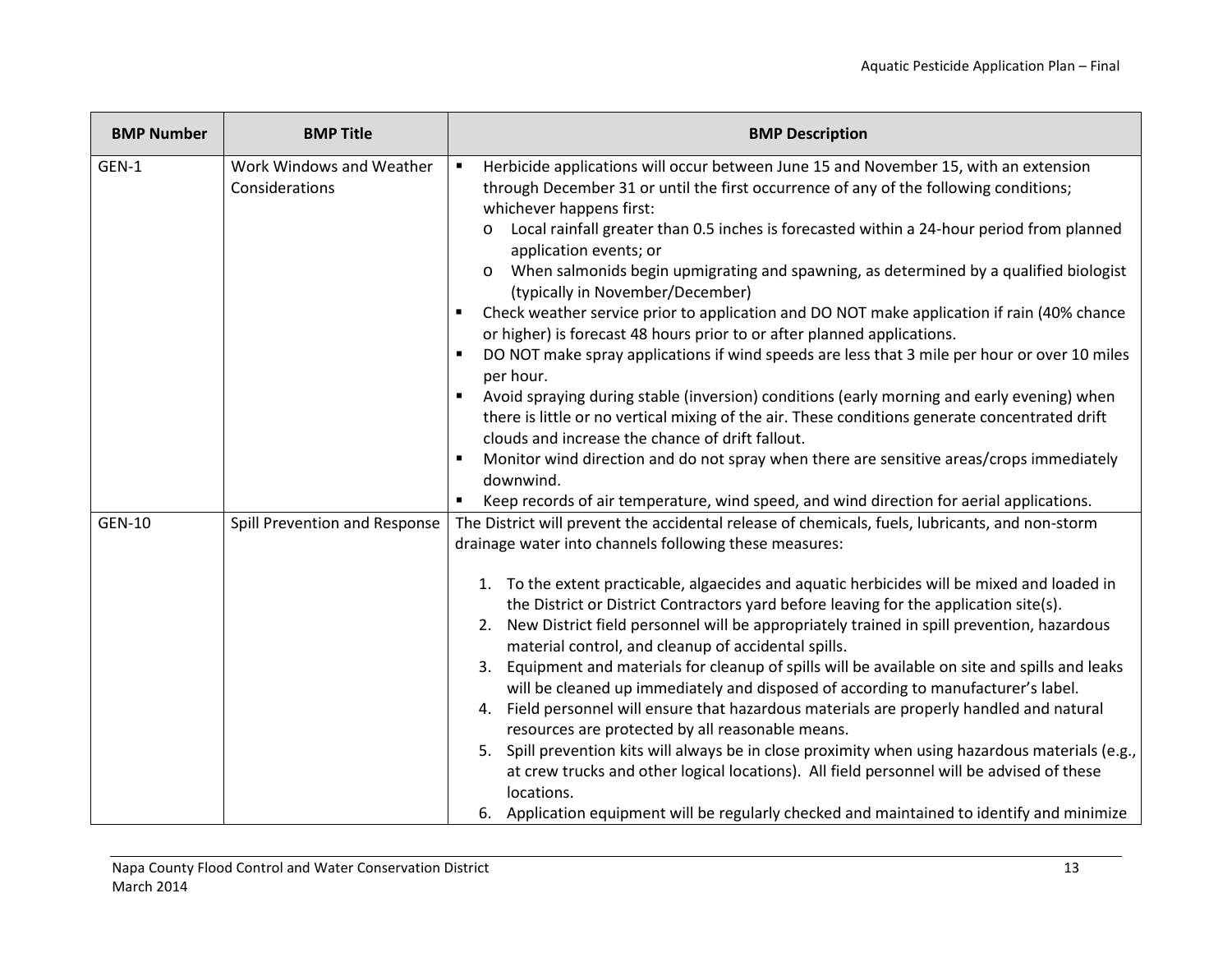| <b>BMP Number</b> | <b>BMP Title</b>                              | <b>BMP Description</b>                                                                                                                                                                                                                                                                                                                                                                                                                                                                                                                                                                                                                                                                                                                                                                                                                                                                                                                                                                                                                                                                                                                                                                                                                                    |  |  |
|-------------------|-----------------------------------------------|-----------------------------------------------------------------------------------------------------------------------------------------------------------------------------------------------------------------------------------------------------------------------------------------------------------------------------------------------------------------------------------------------------------------------------------------------------------------------------------------------------------------------------------------------------------------------------------------------------------------------------------------------------------------------------------------------------------------------------------------------------------------------------------------------------------------------------------------------------------------------------------------------------------------------------------------------------------------------------------------------------------------------------------------------------------------------------------------------------------------------------------------------------------------------------------------------------------------------------------------------------------|--|--|
|                   |                                               | the likelihood of leads developing or equipment malfunction that would lead to a spill.<br>District staff will routinely inspect the work site to verify that spill prevention and response<br>7.<br>measures are properly implemented and maintained.<br>8. Applicators will report spills as required by County policy and in a manner consistent with<br>local, state, and federal requirements.<br><b>Spill Response Measures:</b><br>For small spills on impervious surfaces, absorbent materials will be used to remove the spill,<br>rather than hosing it down with water. For small spills on pervious surfaces such as soil, the<br>spill will be excavated and properly disposed rather than burying it. Absorbent materials will<br>be collected and disposed of properly and promptly.                                                                                                                                                                                                                                                                                                                                                                                                                                                       |  |  |
| VEG-4             | <b>Standard Herbicide Use</b><br>Requirements | Only herbicides and surfactants that have been approved for aquatic use by the U.S.<br>٠<br>Environmental Protection Agency (USEPA) and are registered for use by the California<br>Department of Pesticide Regulation (CDPR) will be used for aquatic vegetation control work.<br>Herbicide application will be consistent with Federal Insecticide, Fungicide, and Rodenticide<br>Act (FIFRA) label instructions and use conditions issued by the USEPA, CDPR, and the Napa<br>County Agricultural Commissioner.<br>Conduct an annual search for Material Safety Data Sheets (MSDS) and Label updates or<br>revisions for herbicides to be used.<br>The least persistent and lowest toxicity pesticide and the lowest recommended application<br>rate to achieve the desired control.<br>Herbicides will not be mixed adjacent to storm drain inlets, culverts, or water courses. Mix<br>٠<br>herbicides in areas where spillage, if it occurs, can be easily contained.<br>Mix only as much herbicide as necessary for the application.<br>п<br>Use low pressure application equipment.<br>٠<br>Conduct spot treatment when applicable.<br>٠<br>Use spotters to avoid accidents and aide in preventing spraying in non-target areas.<br>$\blacksquare$ |  |  |
| VEG-5             | Properly Maintain Application<br>Equipment    | Calibrate spray equipment per manufactures specifications.<br>$\blacksquare$<br>Conduct equipment screening tests and tank sampling.<br>$\blacksquare$<br>Dedicate specific equipment for specific products.<br>٠<br>Clean equipment regularly following the manufactures specifications and the pesticide label<br>directions.<br>Select the appropriate nozzle to ensure proper coverage.                                                                                                                                                                                                                                                                                                                                                                                                                                                                                                                                                                                                                                                                                                                                                                                                                                                               |  |  |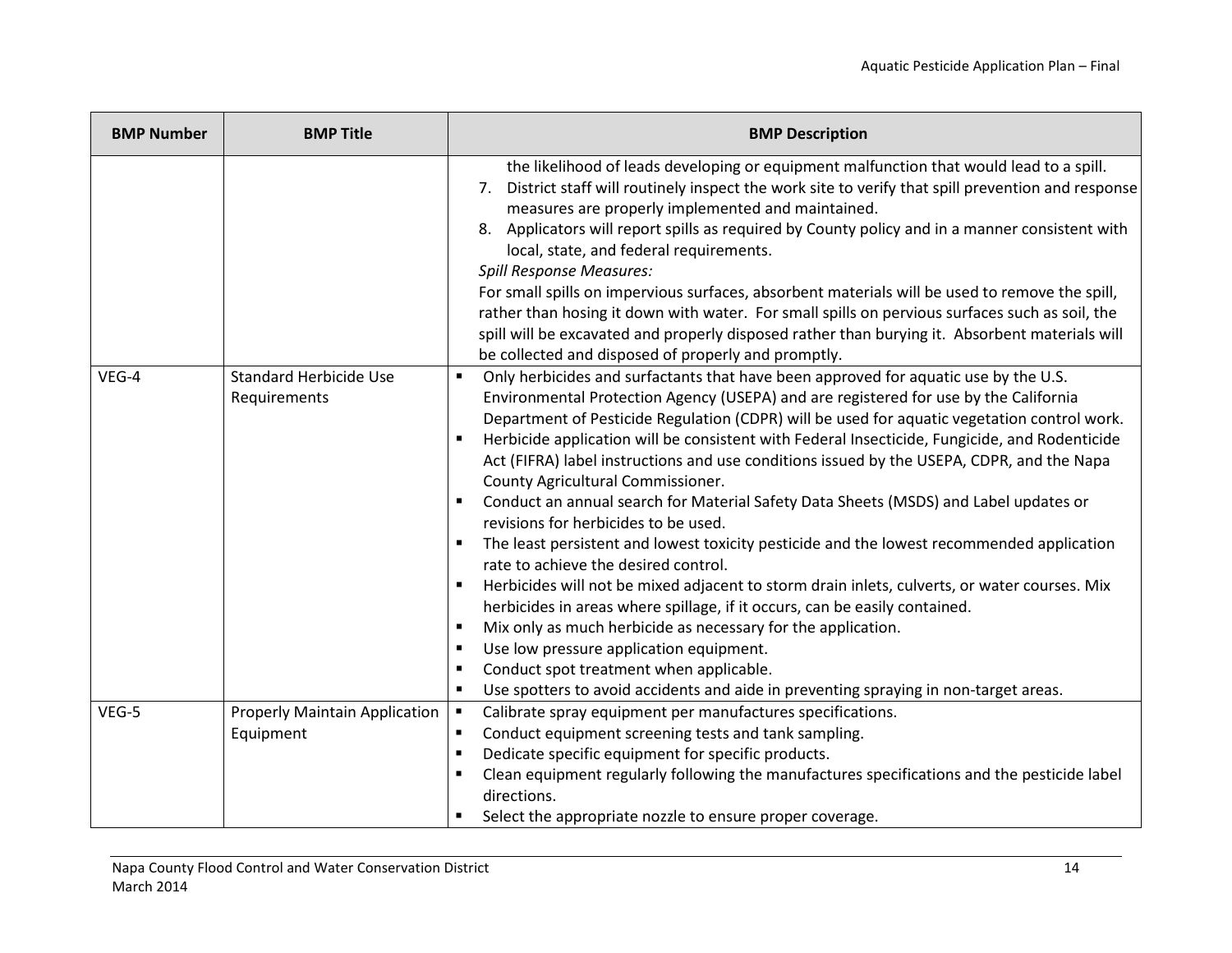| <b>BMP Number</b> | <b>BMP Title</b>                                               | <b>BMP Description</b>                                                                                                                                                                                                                                                                                                                                                                                                                                                                                                                                                                                                                                                                                                                                                                                                                                                                                                                                                                     |  |  |
|-------------------|----------------------------------------------------------------|--------------------------------------------------------------------------------------------------------------------------------------------------------------------------------------------------------------------------------------------------------------------------------------------------------------------------------------------------------------------------------------------------------------------------------------------------------------------------------------------------------------------------------------------------------------------------------------------------------------------------------------------------------------------------------------------------------------------------------------------------------------------------------------------------------------------------------------------------------------------------------------------------------------------------------------------------------------------------------------------|--|--|
|                   |                                                                | Maintain and equipment log to track calibration, cleaning and repairs.<br>٠<br>Conduct visual inspection of equipment prior to use. Check all equipment for leaking hoses,<br>٠<br>connections and nozzles.<br>Monitor the operation of the nozzles during the application.<br>٠<br>DO NOT use any equipment that appears to be damaged.<br>$\blacksquare$<br>Discontinue use immediately in the event of an equipment malfunction.<br>$\blacksquare$<br>Ensure all staff are trained to clean up spills<br>٠                                                                                                                                                                                                                                                                                                                                                                                                                                                                              |  |  |
| VEG-6             | Proper Handling, Storage, and<br><b>Disposal of Herbicides</b> | Clean equipment and dispose of rinse water per label directions:<br>$\blacksquare$<br>a. Rinse equipment according to manufacturer's label instructions.<br>b. Discharge rinse water only in areas that are part of the application site or at a certified<br>waste treatment facility.<br>c. Dispose of container rinse water and spray tank rinse water as a product over a target<br>treatment site.<br>c. Dispose of surplus chemical and containers according to label instructions, and County<br>Agricultural Commissioner guidelines.<br>Herbicide Storage<br>a. All pesticides are stored at District/County facilities in original containers.<br>b. All pesticides removed from original container for use are sealed within a service<br>container.<br>c. All service containers are sealed within a tool box inside the bed of a modified truck.<br>d. Tool boxes are supervised when not locked.<br>Pesticides that have reached their expiration date shall be disposed of. |  |  |
| BIO-3             | Protection of Sensitive Fauna<br>Species from Herbicide Use    | Approved herbicides and adjuvants may be applied in habitat areas for sensitive wildlife species<br>(including salmonids, California red-legged frog, western pond turtle); all applications will occur in<br>accordance with federal and state regulations.<br>For sprayable or dust formulations: when the air is calm or moving away from sensitive wildlife<br>habitat, applications will commence on the side nearest the sensitive habitat and proceed away<br>from the sensitive habitat. When air currents are moving toward sensitive habitat, applications<br>will not be made within 200 yards (600 feet) by air or 40 yards (120 feet) by ground upwind from<br>sensitive habitat. However, these distances may be modified for the control of invasive species on<br>salmonid streams if the following measures are implemented:                                                                                                                                              |  |  |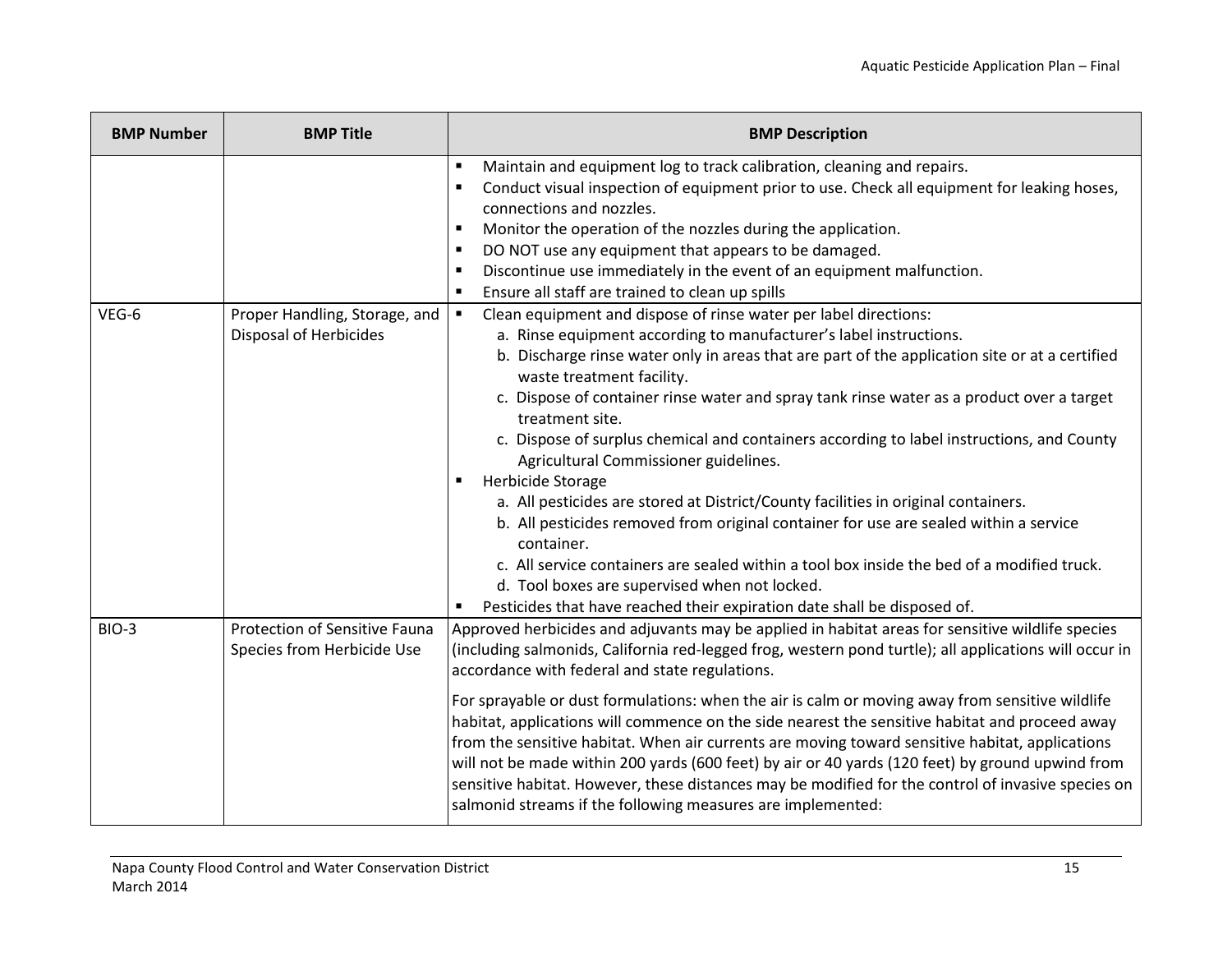| <b>BMP Number</b> | <b>BMP Title</b>                                                                                                        | <b>BMP Description</b>                                                                                                                                                                                                                                                                                                                                                                                                                                                                                                                                                                                                                                                                                                                                                                                                                                                                                                                                                                                                                                                                                                                                                                                                                                                                                                                                                                                                                                                                                                  |  |  |
|-------------------|-------------------------------------------------------------------------------------------------------------------------|-------------------------------------------------------------------------------------------------------------------------------------------------------------------------------------------------------------------------------------------------------------------------------------------------------------------------------------------------------------------------------------------------------------------------------------------------------------------------------------------------------------------------------------------------------------------------------------------------------------------------------------------------------------------------------------------------------------------------------------------------------------------------------------------------------------------------------------------------------------------------------------------------------------------------------------------------------------------------------------------------------------------------------------------------------------------------------------------------------------------------------------------------------------------------------------------------------------------------------------------------------------------------------------------------------------------------------------------------------------------------------------------------------------------------------------------------------------------------------------------------------------------------|--|--|
|                   |                                                                                                                         | A qualified biologist will determine presence/absence of sensitive resources in designated<br>herbicide use areas and develop site-specific control methods (including the use of<br>approved herbicide and surfactants).<br>A qualified fisheries biologist will review proposed herbicide application methods and<br>locations. The fisheries biologist will conduct a pre-application survey (and any other<br>appropriate data research) to determine whether the proposed herbicide application<br>would adequately prevent against fish kills, and prescribe measures to ensure adequate<br>protection of biological resources.                                                                                                                                                                                                                                                                                                                                                                                                                                                                                                                                                                                                                                                                                                                                                                                                                                                                                   |  |  |
| BIO-4             | Avoid and Minimize Impacts<br>to Special-Status Plant Species<br>and Sensitive Natural<br><b>Vegetation Communities</b> | If there are known occurrences of special status plant species near the project site a qualified<br>botanist, arborist, or resource specialist will identify special status plant species and sensitive<br>natural vegetation communities and clearly map or delineate them as needed in order to avoid<br>and/or minimize disturbance, using the following protocols:                                                                                                                                                                                                                                                                                                                                                                                                                                                                                                                                                                                                                                                                                                                                                                                                                                                                                                                                                                                                                                                                                                                                                  |  |  |
|                   |                                                                                                                         | A desktop audit of the CNDDB, vegetation maps, soils maps, and aerial photos to identify if<br>1.<br>suitable habitats for special status plants and sensitive natural vegetation communities are<br>potentially located within or near work areas.<br>In the event that an area is identified as potentially having sensitive natural communities will<br>2.<br>be conducted by a qualified person prior to commencement of work.<br>Surveys will be conducted during the appropriate time of the year to adequately identify<br>3.<br>plants.<br>District staff will ensure avoidance and minimize impacts by implementing one or more of the<br>4.<br>following, as appropriate, per the botanist's recommendation:<br>Flag or otherwise delineate in the field the special status plant populations and/or<br>a)<br>sensitive natural community to be protected;<br>b) Allow adequate buffers around plants or habitat; the location of the buffer zone will be<br>shown on the maintenance design drawings and marked in the field with stakes and/or<br>flagging in such a way that exclusion zones are visible to maintenance personnel without<br>excessive disturbance of the sensitive habitat or population itself (e.g., from installation<br>of fencing).<br>Time construction or other activities during dormant and/or non-critical life cycle period;<br>C)<br>Store removed sediment off site; and<br>d)<br>Limit the operation of maintenance equipment to established roads whenever possible.<br>e) |  |  |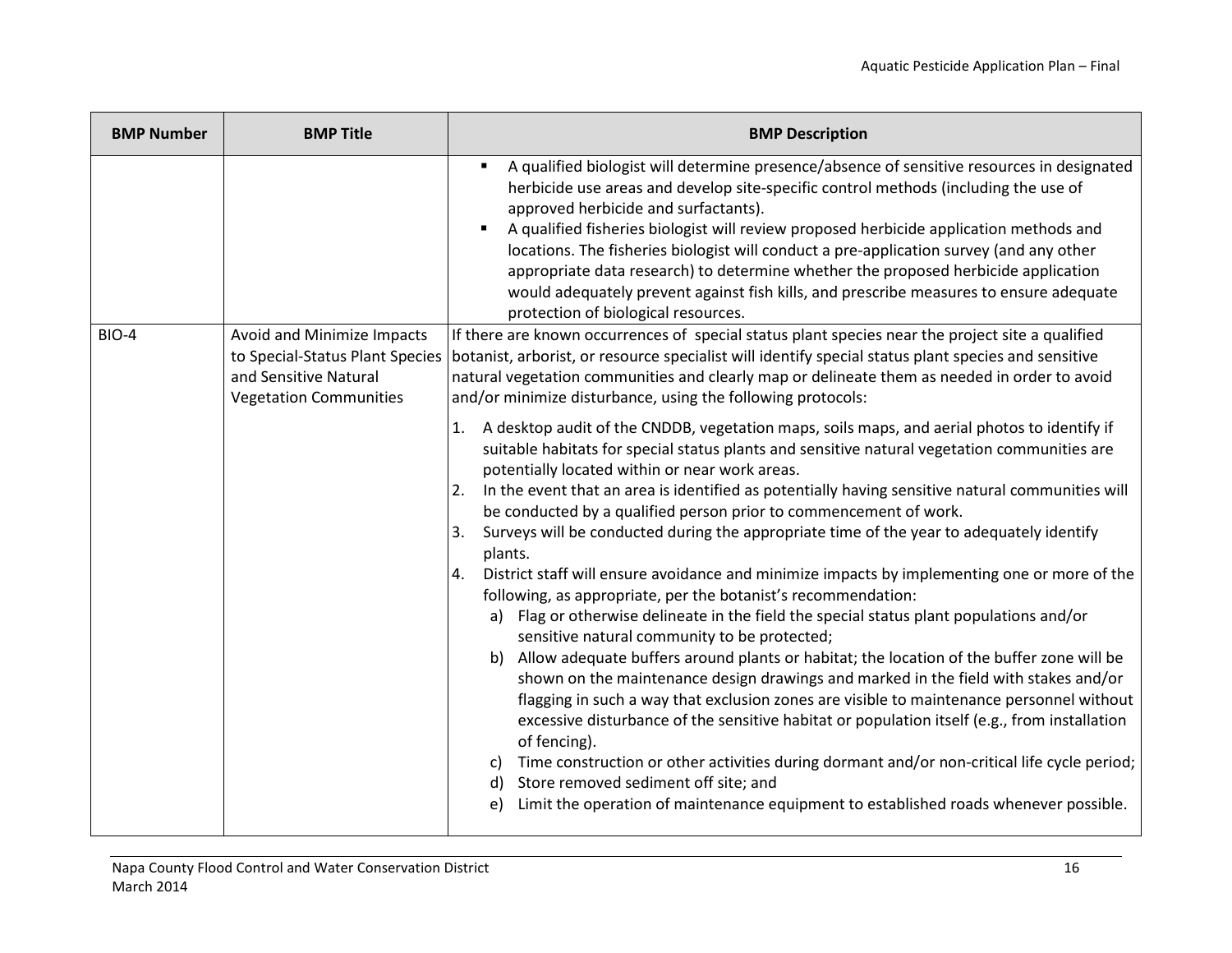| <b>BMP Number</b> | <b>BMP Title</b>           | <b>BMP Description</b>                                                                                                                                                                                                                                                                                                                                                                                                                                                                                                                                                                                                                                                                                                                                                                              |  |  |  |
|-------------------|----------------------------|-----------------------------------------------------------------------------------------------------------------------------------------------------------------------------------------------------------------------------------------------------------------------------------------------------------------------------------------------------------------------------------------------------------------------------------------------------------------------------------------------------------------------------------------------------------------------------------------------------------------------------------------------------------------------------------------------------------------------------------------------------------------------------------------------------|--|--|--|
|                   |                            | No herbicides, terrestrial or aquatic, will be used in areas identified as potential habitat for<br>5.<br>special status plants species or containing sensitive natural communities, until a qualified<br>botanist has surveyed the area and determined the locations of special status plant species<br>present.<br>If special status plant species are present and maintenance cannot avoid impacts to the<br>6.<br>species, then a qualified botanist will determine the ecologically appropriate minimization<br>measures for the species. Minimization measures may include transplanting, seed collection,<br>or both, depending on the physiology of the species.                                                                                                                            |  |  |  |
|                   |                            | The District will not conduct maintenance activities that would result in the reduction of a<br>7.<br>plant species range or compromise the viability of a local population.                                                                                                                                                                                                                                                                                                                                                                                                                                                                                                                                                                                                                        |  |  |  |
| APAP-1            | <b>Applicator Training</b> | District staff that handle and apply herbicides will be trained annually on proper herbicide<br>handling and use. Staff will be trained by a District or County staff with a pesticide applicator<br>certificate obtained from the State Department of Pesticide Regulation.<br>Training will include review of the BMPs included in this document, with particular focus on target<br>and non-target plants, environmental impact avoidance measures, and herbicide label<br>requirements. The District will ensure that applicators are properly trained in handling and use of<br>herbicides, have a current QAC, or QAL. A QAC/QAL must complete 20 hours of continuing<br>education every 2 years to stay licensed, and therefore are up-to-date on the latest techniques for<br>pest control. |  |  |  |
| APAP-2            | Planning and Coordination  | When a site is selected for application of herbicides, adjacent and downstream water users<br>(farmers and agencies with water rights diversions) will be notified to ensure their water supply is<br>not impacted during the aquatic herbicide treatment period.<br>The District will post an annual work plan on the District website. Property owners adjacent to a<br>project site will be notified of the work that is being planned and given information regarding<br>project objectives and management strategy.                                                                                                                                                                                                                                                                            |  |  |  |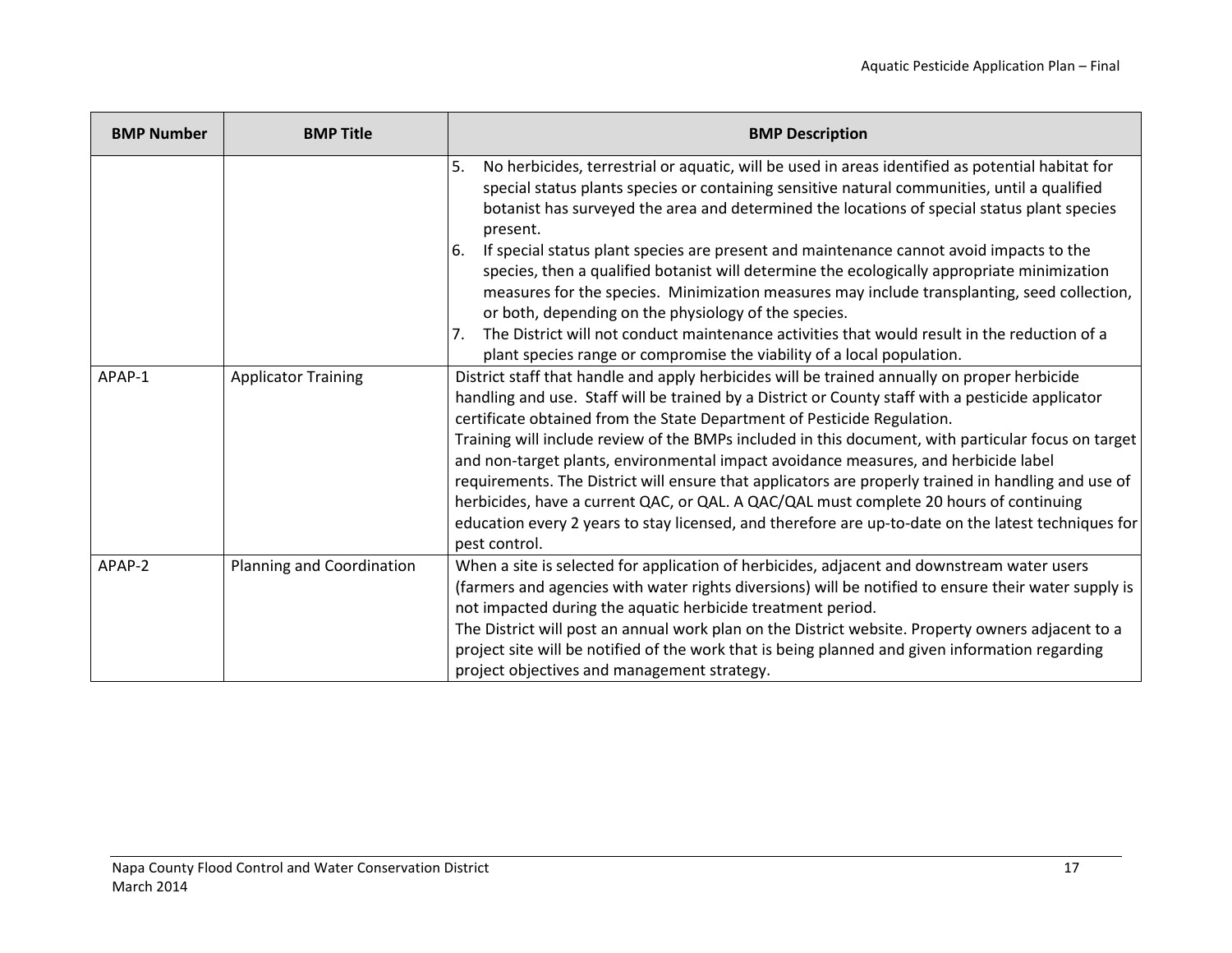### <span id="page-22-0"></span>**9. Monitoring Program**

This monitoring program was developed to answer the following two questions, as required in Attachment C, *Monitoring and Reporting Program*, of the General Permit.

- 1. Does the residual aquatic herbicide discharge cause an exceedance of receiving water limitations?
- 2. Does the discharge of residual aquatic herbicide, including active ingredients, inert ingredients, and degradation byproducts, in any combination cause or contribute to an exceedance of the "no toxics in toxic amount" narrative toxicity objective?

The District will comply with the monitoring provisions and reporting requirements stated in Attachment C of the General Permit. The questions above will be addressed and documented as described below.

#### <span id="page-22-1"></span>**9.1 Monitoring Locations**

Samples collected and analyzed will be representative of the area affected by applied herbicides. The sampling sites will vary annually depending on the sites maintained that year. At a minimum, samples will be collected in similar hydrologic conditions (flowing and non-flowing conditions) within 5 to 15 feet from the treatment area. This is an appropriate distance away from the application site because in general, areas treated in Napa County are along the stream bank, within the riparian corridor of the channel. When herbicides are applied directly in a creek or river channel, samples will be collected 10 to 15 feet downstream of the treatment area. In a pond or body of standing water, samples will be collected 5 to 10 feet away from the treatment area.

Applications typically occur from the OHWM to the top of bank with a small portion of the application occurring over the edge of the channel and below the OHWM. In lower reaches that are tidally influenced the treatment may occur at the edge of the receding tide line and continue to the top of bank or outer edge of the infestation on the landward side.

Treatment types are summarized in Table 1.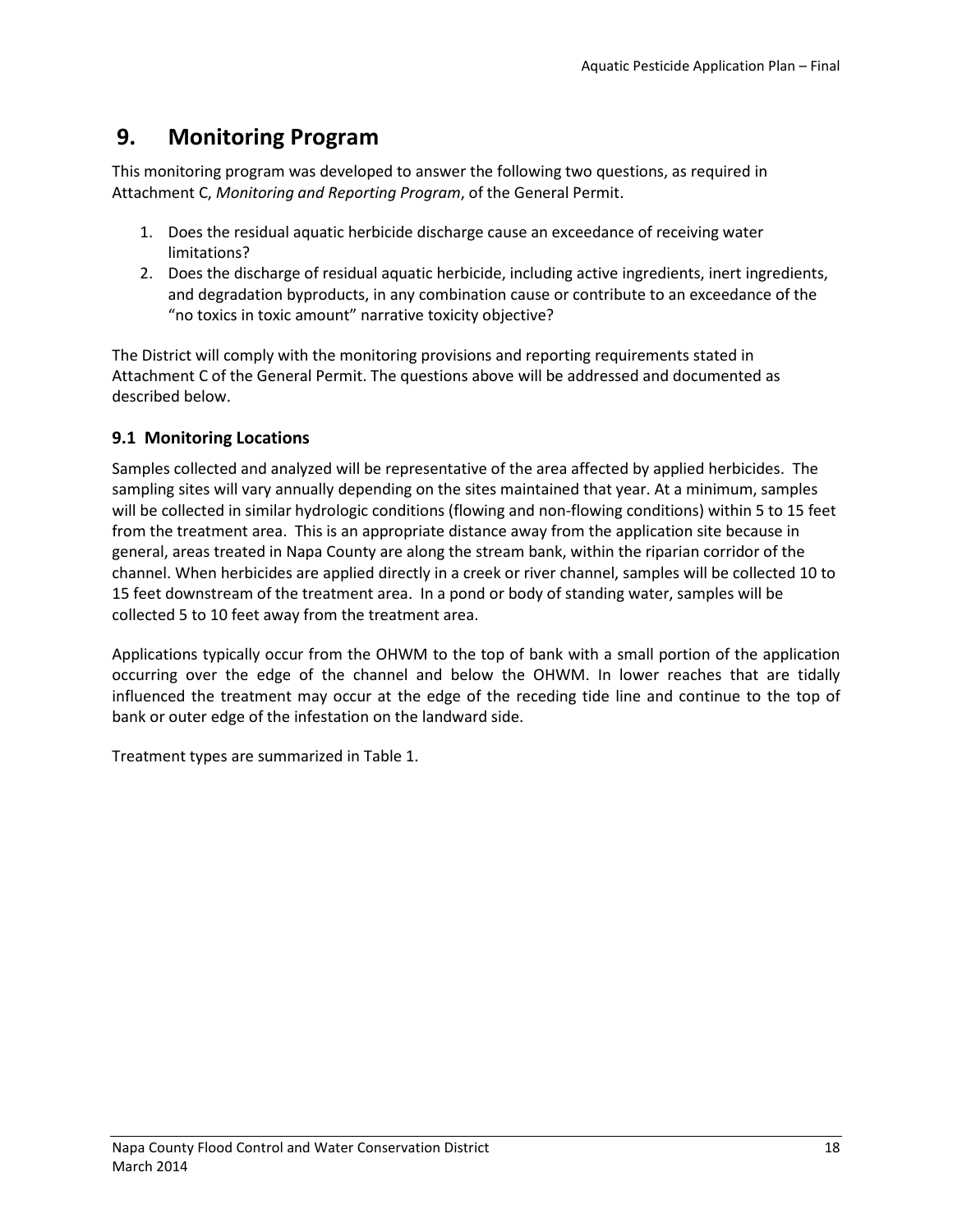<span id="page-23-0"></span>

| <b>Treatment Site Type</b>      | <b>Water Conditions</b>                                                           | <b>General Application Area Description</b>                                                                                                                                                                                                                                                                                                                        |
|---------------------------------|-----------------------------------------------------------------------------------|--------------------------------------------------------------------------------------------------------------------------------------------------------------------------------------------------------------------------------------------------------------------------------------------------------------------------------------------------------------------|
| Napa River                      | - Flowing<br>- Standing pools within<br>the channel bank                          | Non-tidal reaches of the Napa River<br>mainstem may be treated. Herbicides<br>may be applied to standing pools within<br>the channel or onto vegetation on the<br>banks. Vegetation will typically be treated<br>from the toe of the stream up to the top<br>of bank, however, applications may also<br>occur below the OHWM and over the<br>surface of the water. |
| Napa River Flood                | - Flowing - tidal                                                                 | Treatment will occur in the tidal zone                                                                                                                                                                                                                                                                                                                             |
| Project                         |                                                                                   | along the edge of the channel.                                                                                                                                                                                                                                                                                                                                     |
| Engineered/Modified<br>Channels | Flowing (seasonally)<br>Stagnant pools<br>Dry channel                             | Treatment within flood control channels<br>may be applied to the surface of the<br>water, along the edge of the channel<br>below OHWM, and along the banks up to<br>the top of bank.                                                                                                                                                                               |
| Natural Channels                | Flowing (seasonally)<br>Stagnant pools<br>$\overline{\phantom{0}}$<br>Dry channel | Treatment will occur from the toe of the<br>stream to the top of bank. Applications<br>may occur near or below the OHWM.                                                                                                                                                                                                                                           |
| Ponds                           | - Non-flowing                                                                     | Occasionally, water storage or<br>stormwater detention ponds may be<br>treated. Treatment may occur along the<br>edge of the pond or over the surface<br>depending on the species of concern.                                                                                                                                                                      |

#### **Table 1: Treatment Types**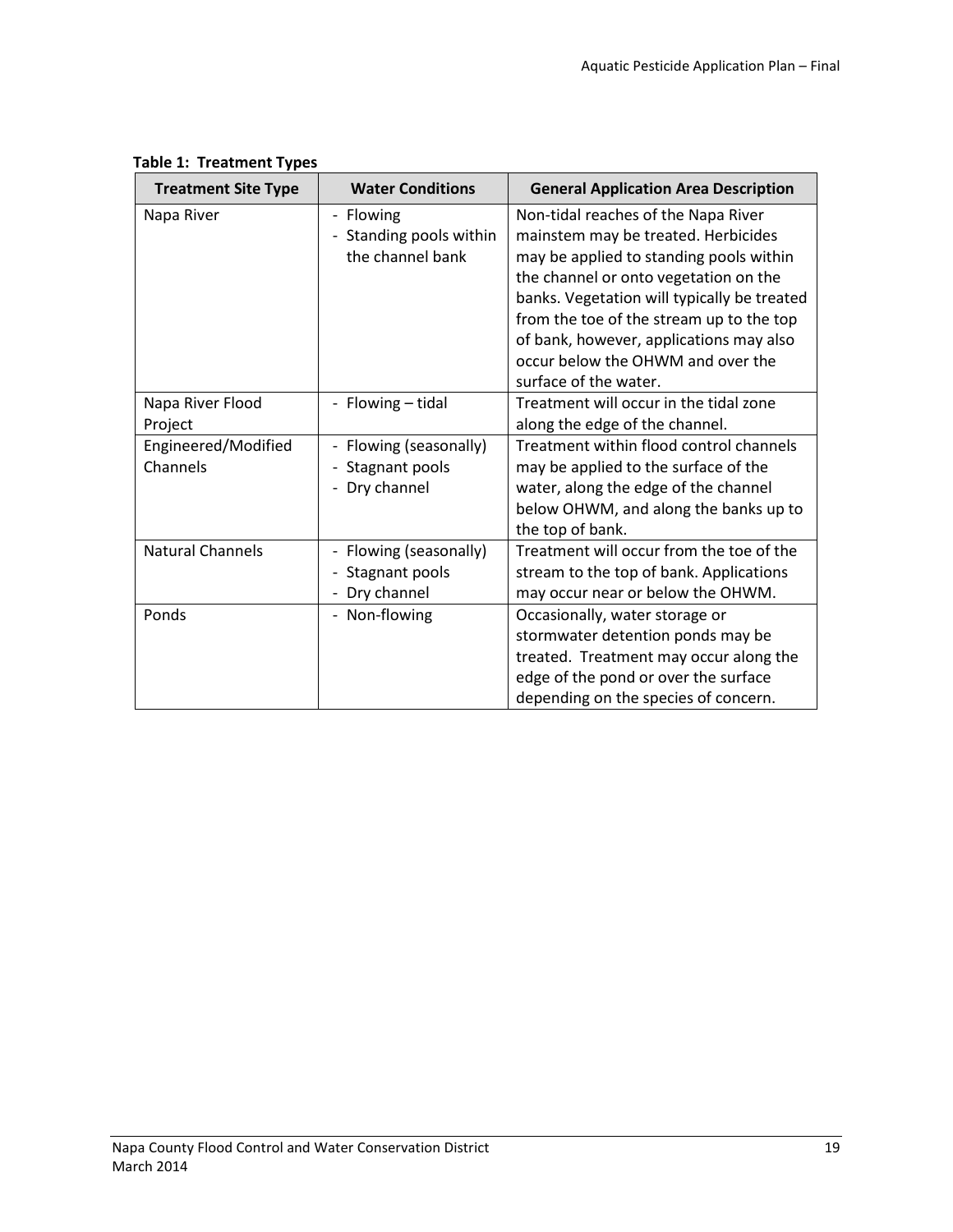#### **9.2 Monitoring Types**

Sample Type:

- **Background or pre-treatment monitoring Samples will be collected upstream at the time of** the application event or in the application area just prior to (up to 24 hours in advance of) the application event.
- Treatment event monitoring Event monitoring samples shall be collected immediately downstream of the treatment area in flowing waters or immediately outside of the treatment area in non-flowing waters, immediately after the application event, but after sufficient time has elapsed such that treated water would have exited the treatment area.
- **Post-event monitoring Post-event monitoring samples shall be collected within the treatment** area within one week after application.

Table 2 describes the monitoring activities will occur annually at Background, Event, and Post-Event Monitoring locations identified in Table 1.

| <b>Sample Type</b> | <b>Parameter</b>                                                                                                   | <b>Method</b> | <b>Frequency</b>                                                                                                                                                   |
|--------------------|--------------------------------------------------------------------------------------------------------------------|---------------|--------------------------------------------------------------------------------------------------------------------------------------------------------------------|
| Visual             | ■ Water Body Description<br>Appearance of water<br>■ Weather Conditions<br>■ Flow Conditions                       | Visual        | All Applications, All Sites                                                                                                                                        |
| Physical           | ■ Temperature (degF)<br>$\blacksquare$ pH<br>■ Turbidity (NTU)<br>■ Electrical Conductivity @<br>25degC (µmhos/cm) | Grab          | 6 events for Imazapyr in each<br>environmental setting <sup>1</sup> per year<br>1 event for Glyphosate from<br>each environmental setting <sup>1</sup><br>per year |
| Chemical           | Active Ingredient ( $\mu$ g/L)<br>Dissolved Oxygen (mg/L)                                                          | Grab          | 6 events for Imazapyr in each<br>environmental setting <sup>1</sup> per year<br>1 event for Glyphosate from<br>each environmental setting <sup>1</sup><br>per year |

#### **Table 2: Monitoring Requirements**

<span id="page-24-0"></span> $1.$  Flowing and non-flowing water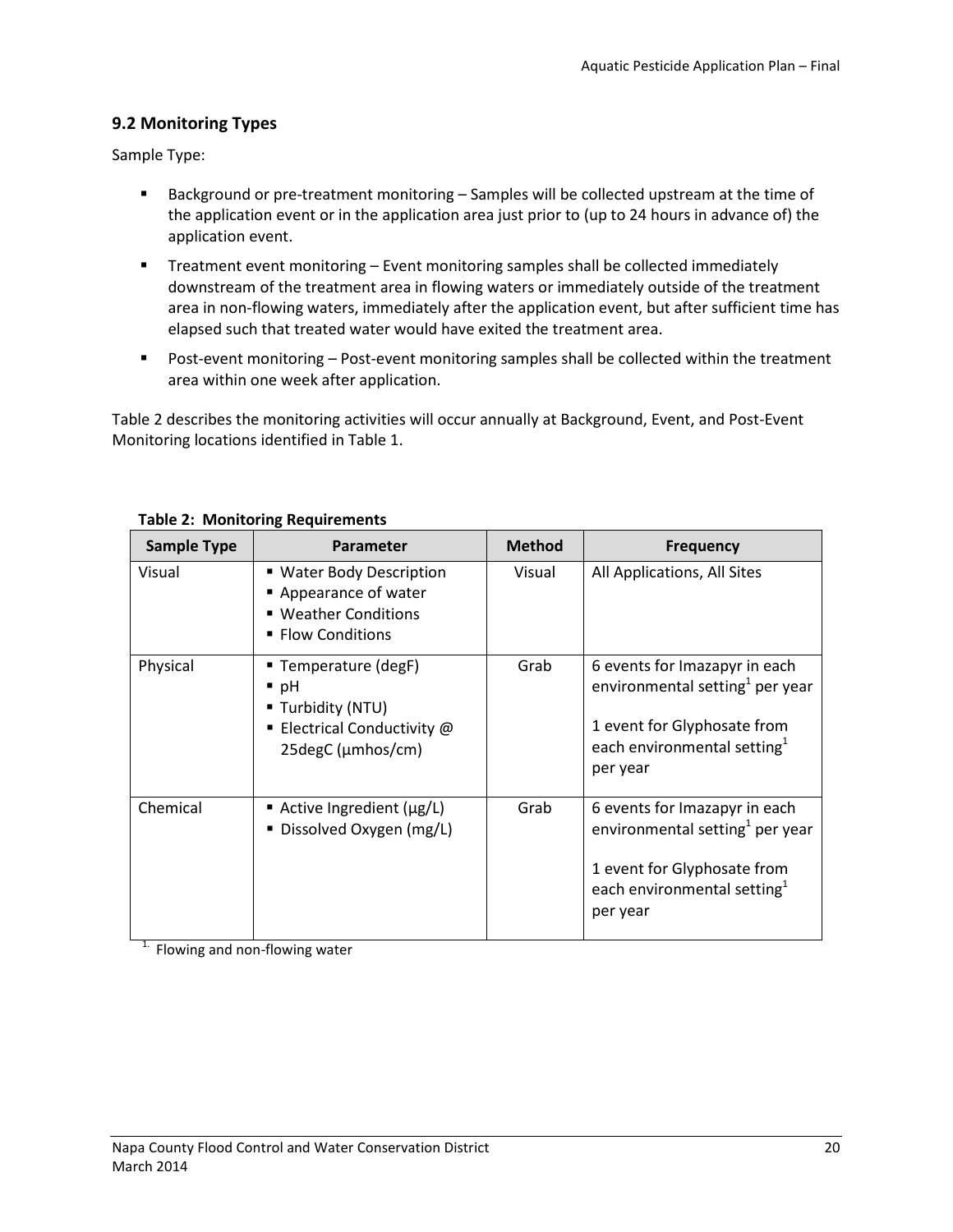#### **9.3 Visual Monitoring**

Visual observations of the water body will be noted on a sampling field data sheet log for each water sampling site chosen. Observations will include:

- Water Body Description (pond, lake, channel, creek, stream, etc.)
- **Appearance of water (sheen, color, clarity, etc.)**
- **Weather Conditions (rain, wind, fog, etc.)**
- **Filow Conditions (stagnant, flowing, tidal inflowing or outflowing)**

Attention will be given and noted to the presence of:

- **Floating or suspended matter**
- **Discoloration**
- **Bottom deposits**
- **Aquatic life**
- **Visible films, sheens, or coatings**
- **Fungi, algal slimes or objectionable growths**
- **Potential nuisance conditions**

See the example Field Data Collection Form (FDCF) in Appendix B.

#### <span id="page-25-0"></span>**9.4 Physical Monitoring**

Physical measurements will be made during surface water sampling events to provide additional data for characterizing water quality. Measurements will be recorded on a sampling field data sheet. A YSI-650 MDS meter or equivalent will be used to measure pH, conductivity, temperature, turbidity, and dissolved oxygen. The meter will be calibrated according to the manufacturer's instructions prior to use.

Physical readings will be made "in-stream" by inserting the probe directly into the water, just downstream from the point where a water sample will be extracted. Readings from the probe should be collected at three feet below the surface of the water body, or at mid-water column depth if the depth is less than three feet.

A field data sheet will be used to record visual observations, water quality measurements, and water sample collection information. See the example FDCF in Appendix B.

#### <span id="page-25-1"></span>**9.5 Chemical Monitoring and Analysis**

#### **Sampling Design**

The sampling events are designed to characterize the potential risk involved with herbicide applications relative to adjacent surface waters. Consistent with permit requirements, the monitoring program includes background/pre-treatment sampling up to 24 hours prior to the application, application event monitoring immediately post-treatment, and one-week post-application event monitoring (a total of three samples per event). During background sample collection, the sampling point will be recorded using a GPS unit to aid staff in locating the point for future sampling events.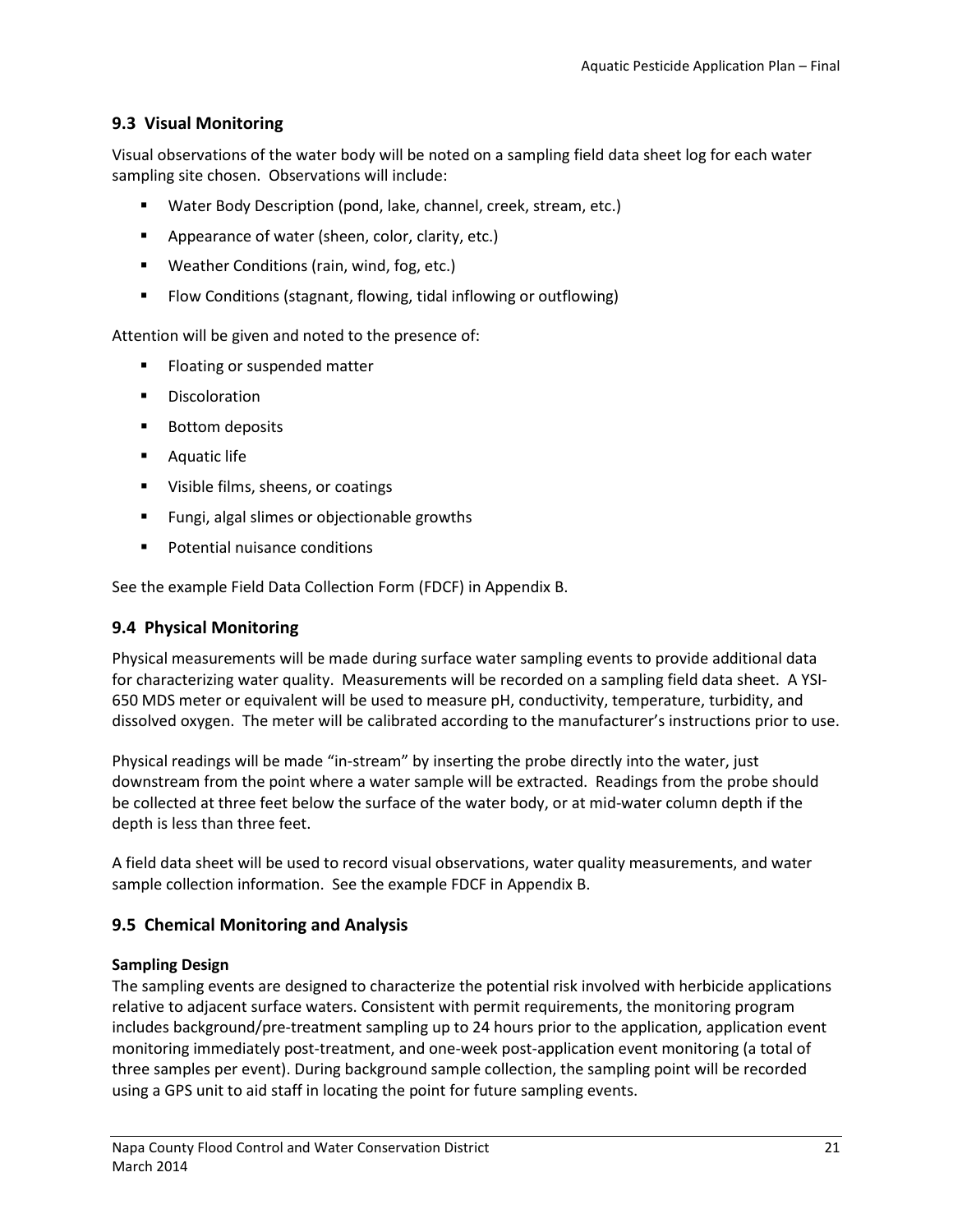The application event samples will be collected after sufficient time has elapsed such that treated water will have entered the adjacent area. In tidal areas, herbicides will be applied on a low or receding tide. Thus, application event samples will be taken 0.5-5 hours post-treatment when the tide has again flooded the site. Finally, the one-week post-treatment monitoring will be conducted when sufficient water is present at the site on the seventh day after the application. See Section 9.1 above for further discussion of sampling locations.

#### **Field Sampling Procedures**

Water samples will be collected using a sampling rod and pre-cleaned amber glass 1-liter bottles provided by the laboratory. To collect the sample, the bottle is attached to the sampling rod with a clamp, extended out over the water at the application site, and lowered to approximately three feet below the surface of the water body, or at mid-water column depth if the depth is less than three feet. When the bottle is full it is pulled back out of the water and the cap is affixed to the mouth of the bottle. The sample is labeled in permanent ink with the sample ID number, date, time, and initials of the sampler.

The sample ID number is determined by the following protocol: a four-letter code unique to the site, followed by the site visit number (e.g., -01 for pre-treatment, -02 for treatment, or -03 for one-week post-treatment), followed by the time since the application (e.g., "pre" for the baseline sample, the number of hours since the application for the treatment sample, or "1w" for the one-week posttreatment). For example, "SAL3-01-pre-1h" would mean: Salvador Creek, site 3, pre-treatment sample, 1 hour prior to application.

To help assess contamination from field equipment, ambient conditions, sample containers, transit, and the laboratory, one field blank will be collected and submitted to the lab for analysis on a regular basis. It is standard for the lab to include blanks as part of their quality control, but additional trip blanks consisting of distilled water will be submitted as a quality assurance measure. These will be added to either the treatment event or post-treatment event sample batches since the herbicide levels in the pretreatment samples are usually ND (not detected). Field blank samples will be prepared by pouring distilled water into a pre-cleaned sampling container at the sampling point.

#### **Sample Shipment**

Following collection, water samples will be stored in a cooler with ice packs and shipped for priority overnight delivery to the laboratory. If samples are not shipped until the following day, they will be stored in a cooler on ice until they can be transferred to a refrigerator, and subsequently transferred back into a cooler for shipping.

#### **Field Data Sheets**

At each sampling location, the sample ID number, the time of the sampling, the sample depth, and the water temperature, pH, dissolved oxygen, conductivity, and salinity measurements, will be entered on a FDCF. Also recorded on the FDCF will be site information, including the site ID number, the station location (application point, upstream, downstream), station type (reference, treated), wind conditions, tidal cycle, water color, and the type of herbicide and surfactant that might be present. Any other unusual conditions or concerns will be noted, and any fish, birds, or other wildlife present will be recorded. The FDCFs will be dated and numbered consecutively for each site on that date. Data from these field forms will be entered into an electronic spreadsheet for processing, and the FDCFs will be compiled into a data log and kept for at least 5 years in the District's office. An example FDCF is included in Appendix B.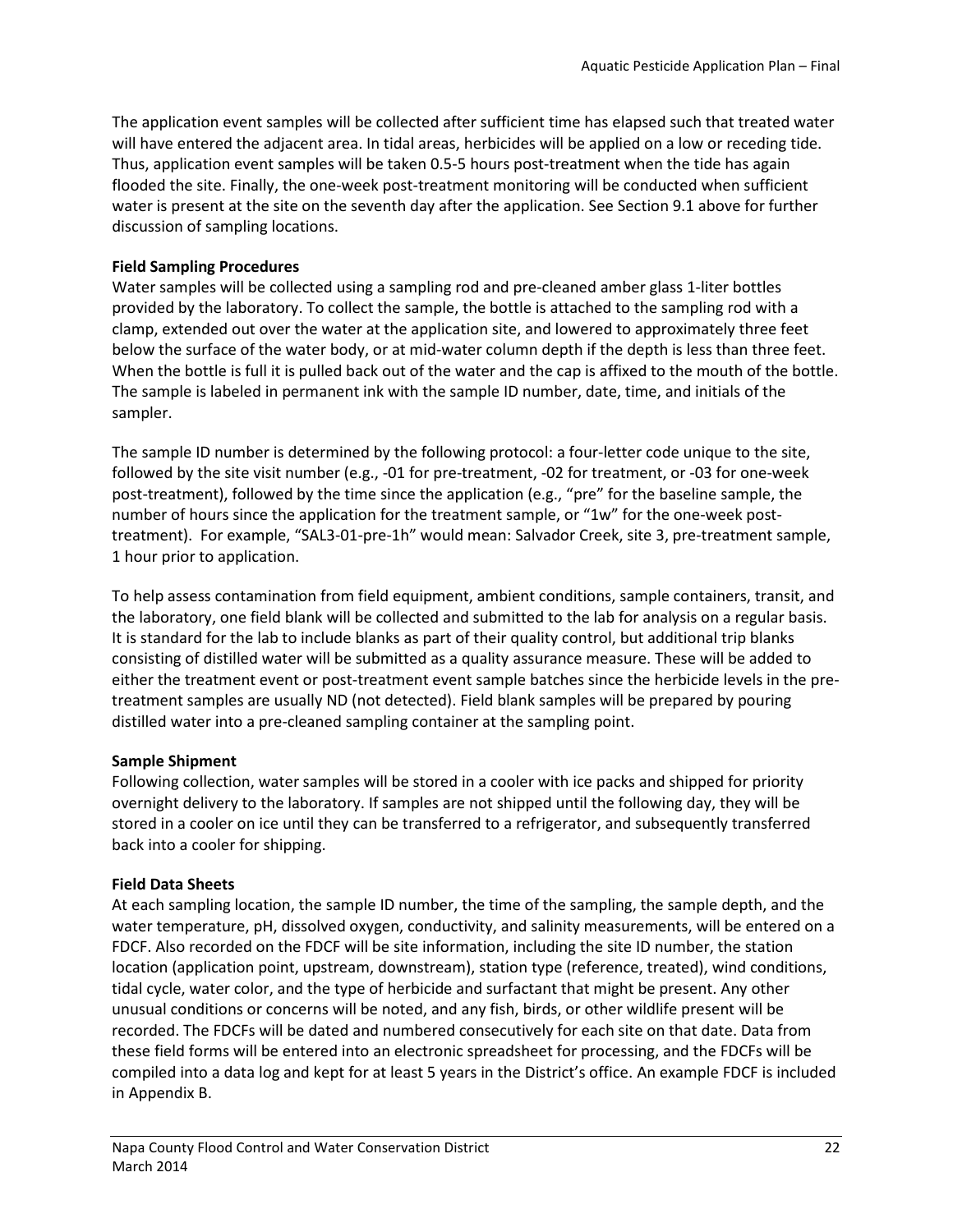A Chain-of-Custody (COC) form will be completed and sent with the samples to the laboratory. COC procedures ensure the custody and integrity of the samples through transport, delivery to lab, data gathering, and reporting. The following will be documented on the COC form:

- 1. Quantity and identification by name of samples transported
- 2. Name and signature of person transporting samples, date, time and purpose
- 3. Name and signature any subsequent person transporting samples, date, time and purpose
- 4. Name and address of laboratory performing analysis
- 5. Name of persons at laboratory receiving samples and the receipt date
- 6. Condition of samples when received at lab

#### **Laboratory Analysis**

Samples will be analyzed for the active ingredients used and the most appropriate EPA-approved analytical method. Analyses will be conducted in accordance with the latest edition of "Guidelines Establishing Test Procedures for Analysis of Pollutants," promulgated by the USEPA in title 40 CFR Part 136. Note that the approved methods listed in 40 CFR Part 136 do not include test procedures for imazapyr. However, other methods approved by the USEPA will be used for imazapyr. The proposed analytical methods for glyphosate and imazapyr are shown in Table 3 below.

| <b>Herbicide Active</b><br>Ingredient | <b>CAS</b><br>Registration<br><b>Number</b> | <b>EPA Test Method and</b><br><b>Reporting Limit</b> | <b>Sample Collection</b><br><b>Comments</b> |
|---------------------------------------|---------------------------------------------|------------------------------------------------------|---------------------------------------------|
| Glyphosate                            | 1071-83-6                                   | 547                                                  | Two 40mL VOA                                |
|                                       |                                             | $0.5 \mu g/L$                                        | No chemical preservative                    |
|                                       |                                             |                                                      | 14 days hold time                           |
| Imazapyr                              | 81334-34-1                                  | 8321B                                                | 1 liter amber glass                         |
|                                       |                                             | (LC/MS/MS detection)                                 | No chemical preservative                    |
|                                       |                                             | $100 \text{ ug/L}$                                   | 7 days hold time                            |

#### **Table 3: Required Sample Analysis**

Analysis of residual active ingredients in samples will be conducted by a laboratory certified by the California Department of Public Health in accordance with California Water Code section 13176. The name and contact information for the laboratory will be included in all monitoring reports. Each season, the contracted analytical laboratory is required to provide a Quality Assurance Plan (QAP) that meets USEPA standards prior to initiating analysis. The lab plan must specify the method of analysis to be used, and describe any variations from a standard protocol.

Laboratory results will be reported as follows:

- 1. Each sample result will be reported with the applicable Minimum Level (ML) and the current Minimum Detection Limit (MDL), as determined by the procedure in 40 CFR Part 136.
- 2. Sample results greater than or equal to the reported ML shall be reported as measured by the laboratory (i.e., the measured chemical concentration in the sample.)
- 3. Sample results less than the Report Limit, but greater than or equal to the laboratory's MDL, shall be reported as "Detected, but Not Quantified," or DNQ. The estimated chemical concentration of the sample shall also be reported.
- 4. For the purposes of data collection, the laboratory shall write the estimated chemical concentration next to DNQ as well as the words "Estimated Concentration" (may be shortened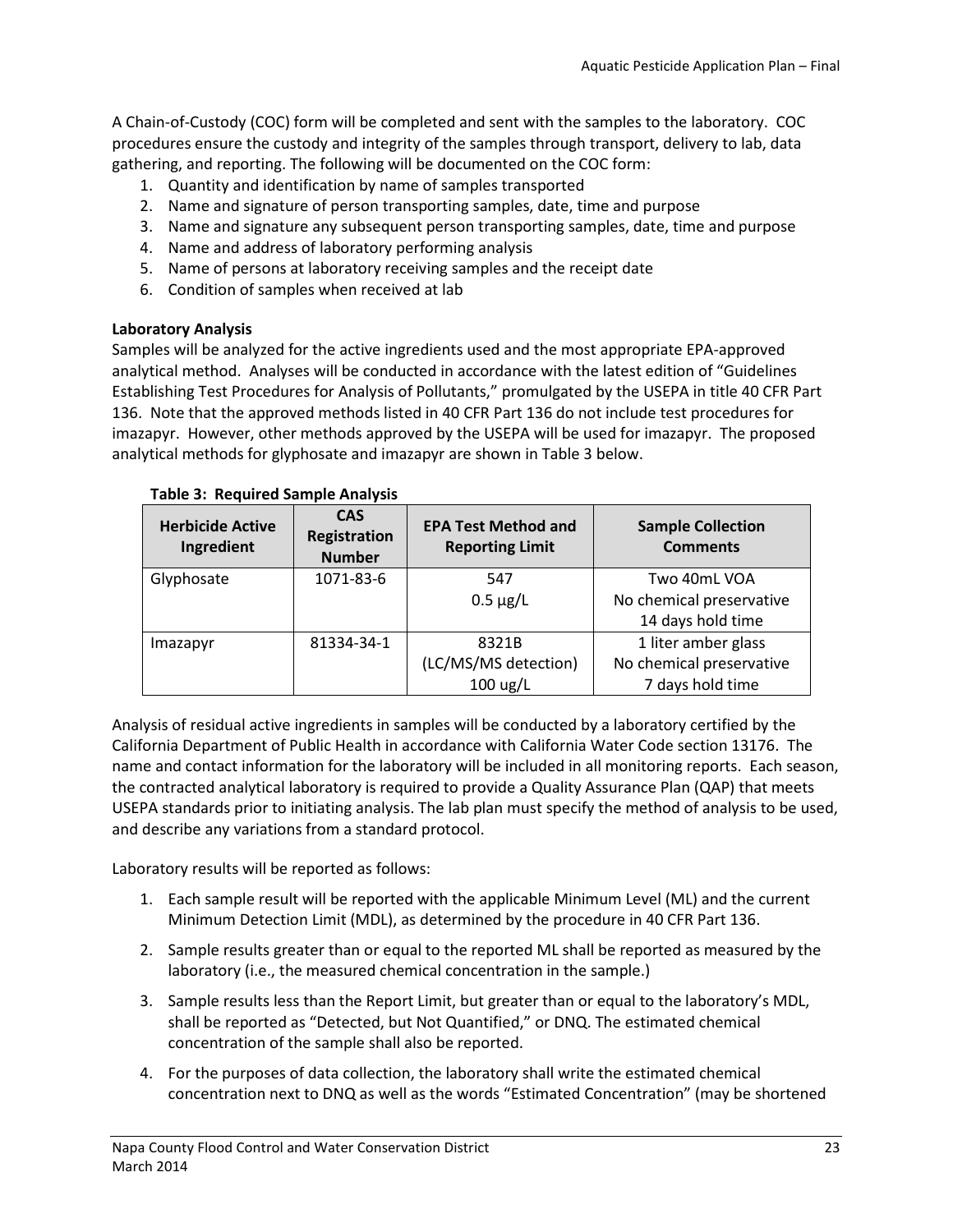to "Est. Conc."). The laboratory may, if such information is available, include numerical estimates of the data quality for the reported result. Numerical estimates of data quality may be percent accuracy (plus a percentage of the reported value), numerical ranges (low to high), or any other means considered appropriate by the laboratory.

- 5. Sample results less than the laboratory's MDL shall be reported as "<" followed by the MDL.
- 6. The laboratories will establish calibration standards so that the ML value (or its equivalent if there is differential treatment of samples relative to calibration standards) is the lowest calibration standard. At no time is the laboratory to use analytical data derived from extrapolation beyond the lowest point of the calibration curve.
- 7. Multiple Sample Data: If two or more sample results are available, the District will compute the arithmetic mean unless the data set contains one or more reported determinations of DNQ or ND. In those cases, the District will compute the median in place of the arithmetic mean in accordance with the following procedure:
	- a. The data set shall be ranked from low to high, ranking the reported ND determinations lowest, DNQ determinations next, followed by quantified values (if any). The order of the individual ND or DNQ determinations is unimportant.
	- b. The median value of the data set shall be determined. If the data set has an odd number of data points, then the median is the middle value. If the data set has an even number of data points, then the median is the average of the two values around the middle unless one or both of the points are ND or DNQ, in which case the median value shall be the lower of the two data points where DNQ is lower than a value and ND is lower than DNQ.

## <span id="page-28-0"></span>**10. Annual Reporting**

The District will prepare and submit an annual report to the Regional Water Quality Control Board Executive Officer by March  $1<sup>st</sup>$ . The report will clearly state whether discharge of aquatic herbicides, their residues, or their degradation by products occurred.

The annual report will contain the following information:

- 1. An executive summary discussing compliance or violation of the General Permit and the effectiveness of the APAP to reduce or prevent the discharge of pollutants associated with aquatic pesticide applications.
- 2. A summary of aquatic herbicide application events conducted in the past year, including map of application and treatment areas, types and amounts of aquatic herbicides used, and all information used to calculate dosage and quantity of each herbicide used.
- 3. A summary of monitoring data, including chemical analysis results. All reported data will be arranged in a summary table. The data shall be summarized to clearly illustrate whether the aquatic herbicide applications were conducted in compliance with effluent and receiving water limitations.
- 4. Identification of BMPs and their effectiveness in meeting permit requirements. Additionally, the report will include a discussion of proposed BMP modifications or improvements.
- 5. Proposed changes to the APAP, BMPs, and monitoring program, as necessary to further ensure compliance with the General Permit.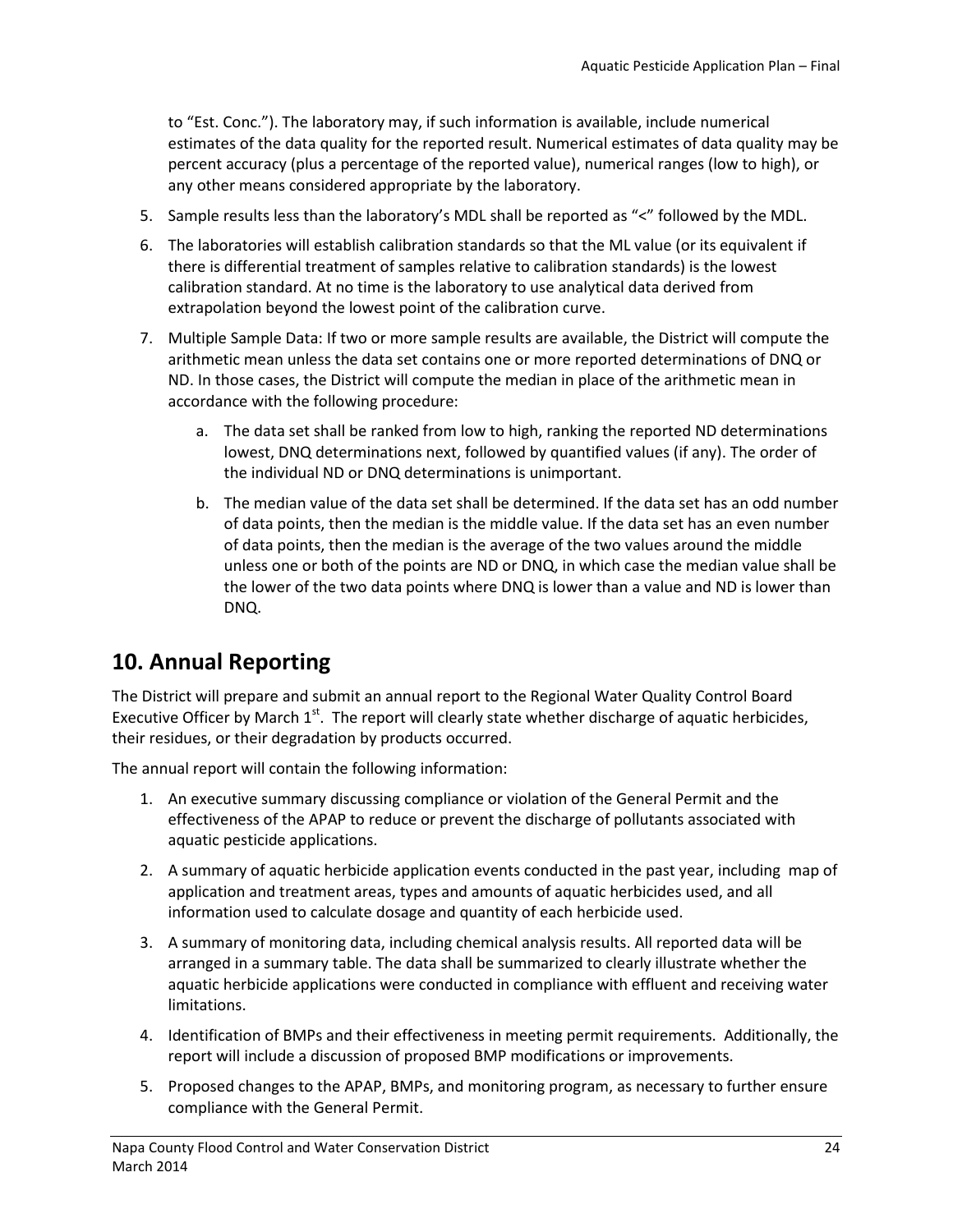# Appendix A. Sample District Planting Palettes